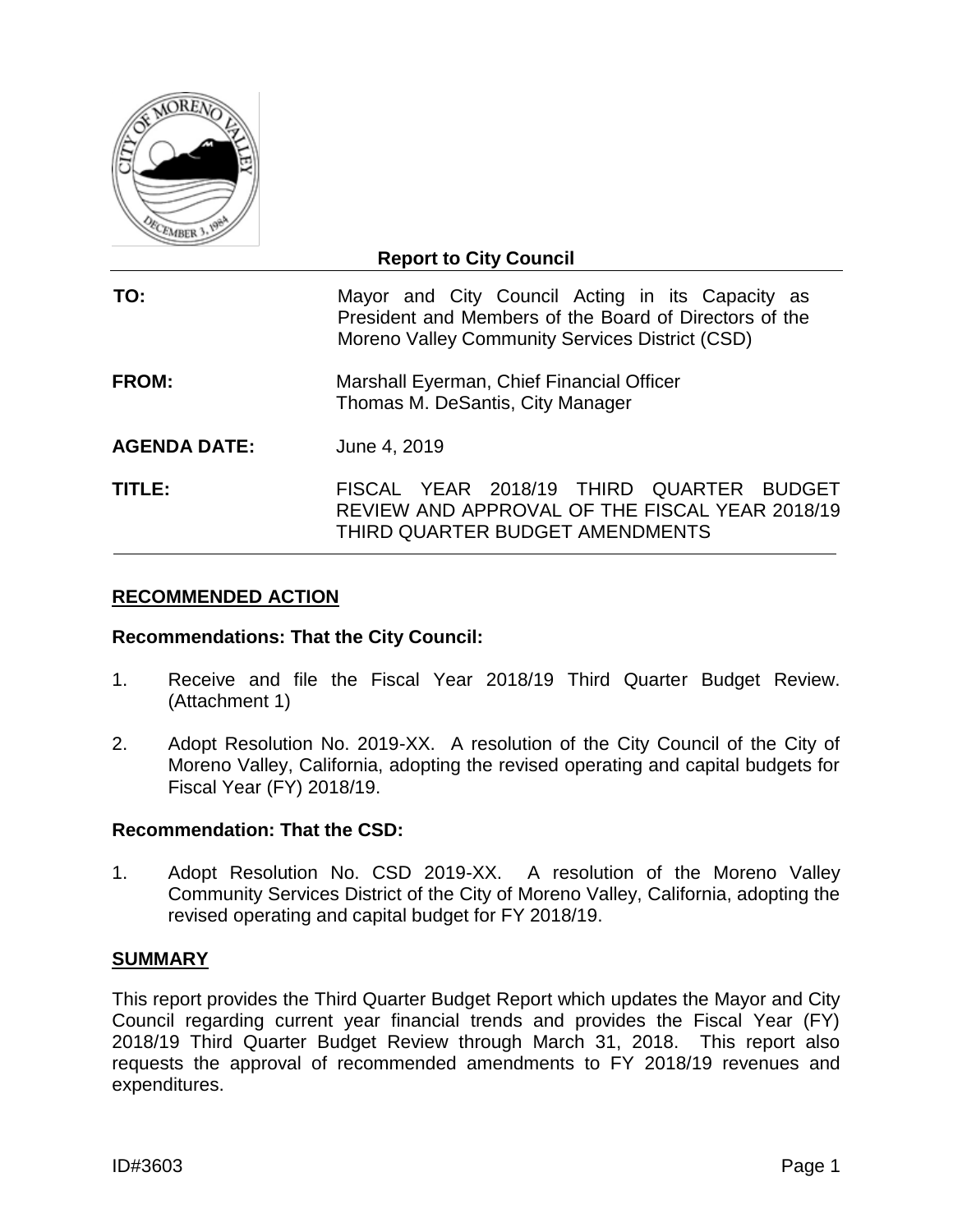# **DISCUSSION**

On May 2, 2017, the City Council adopted the two-year Budget for Fiscal Years 2017/18 and 2018/19. The budget included all component units of the City, including the General Fund, Community Services District, Housing Authority and Successor Agency. During the two-year budget period, the City Council will be updated of the City's financial condition through the process of Quarterly Budget Reviews. This ongoing process ensures a forum to review expenditure and revenue changes from the estimates made in the budget document. Additionally, any significant changes in projected revenue or unanticipated expenditures that may occur will be presented to the City Council.

This report provides the FY 2018/19 Third Quarter Review for the first 9 months, July thru March. The Third Quarter Budget Review will focus primarily on the City's General Fund. This review will also present nine months operational results from other key funds.

The City Council's direction of "Maintain a Balanced General Fund Budget" serves as a foundation for the fiscal status of City operations. Ongoing funding is directed to sustain ongoing operational expenses; one-time funding is directed toward one-time expenditures. This report identifies the budget adjustments as recommended by the City Manager.

## **FISCAL YEAR 2018/19 THIRD QUARTER REVIEW:**

This Third Quarter Report updates the Mayor and City Council regarding current year financial trends and provides the opportunity for the City Council to review the recommended actions as they relate to revenues and expenditures.

#### General Fund Revenue Update

Revenue receipts do not follow an even schedule. Although 75% of the fiscal year has elapsed, based on historic trends revenues are estimated to be at approximately 57% of the budgeted amount. Actual revenues received are currently 65% of budget. As the FY 2018/19 revenue estimates were developed prior to the adoption of the budget on May 2, 2017, the revenue estimates may require adjustments based on the current projected actuals. Although there will be variances in some of the amounts budgeted, the total is expected to remain within 1% of the amended budget for the year. It should be noted that the lag in timing of revenue receipts helps illustrate the need for an operating cash reserve throughout the fiscal year.

#### General Fund Expenditure Update

Although not all expenditures follow a straight-line spending pattern, operating expenditures should track close to within 75% of budget for the year at the end of the first nine months. As of March 31, 2018, total General Fund expenditures were at 63%. This pace is within expectations for most activities in the General Fund.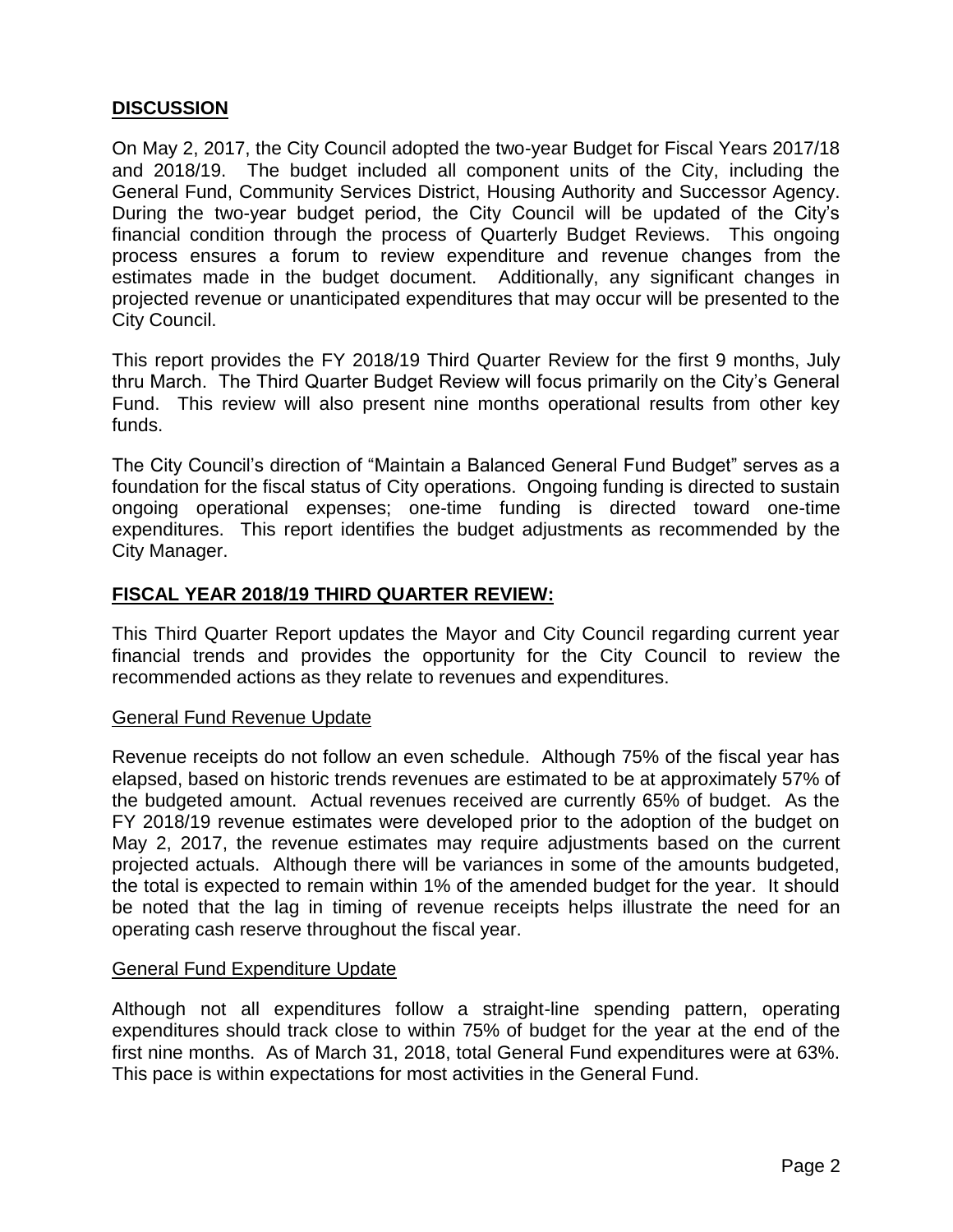# **FISCAL YEAR 2018/19 BUDGET ADJUSTMENTS**

The FY 2018/19 General Fund revenue budget, as amended, totals approximately \$111.1 million. Based on economic activity and revenue collections through March 2019, staff is recommending Third Quarter budget increase of \$546,630 to approximately \$111.7 million. The recommended increase includes an alignment with expected revenue projections.

The FY 2018/19 General Fund expenditures budget as currently amended, including one-time expenditures from prior year surplus fund balance, totals approximately \$112.1 million. The recommended Third Quarter budget changes decrease expenditures by \$442,490 to \$111.7 million. The recommended decrease includes a lower than expected contract rate with the Riverside County Sherriff, which were partially offset by an additional \$1.5 million in street improvement appropriations. *The fund continues to be structurally balanced, without the use of fund balance for ongoing operations.* The specific budget adjustments for the General Fund are summarized in Exhibit A attached to the City Council Resolutions recommended for approval.

| <b>Fund</b>      | Type<br>(Rev/Exp) | FY 2018/19<br><b>Amended</b><br><b>Budget</b> | <b>Proposed</b><br><b>Adjustments</b><br>(\$) | <b>Proposed</b><br><b>Adjustments</b><br>$\frac{10}{2}$ | 2018/19<br>FY<br>Amended<br><b>Budget</b> |
|------------------|-------------------|-----------------------------------------------|-----------------------------------------------|---------------------------------------------------------|-------------------------------------------|
| General<br>Fund  | Rev               | \$111,134,727                                 | \$546,630                                     | $< 1\%$                                                 | \$111,681,357                             |
| General<br>Fund  | Exp               | \$112,096,781                                 | (\$442,490)                                   | $< 1\%$                                                 | \$111,654,291                             |
| <b>Net Total</b> |                   | (\$962,054)                                   | 989,120                                       |                                                         | \$27,066                                  |

# Summaries of Major Fund Changes for FY 2018/19

The following provides a summary of some of the proposed budget adjustments to other major funds. A complete list of all changes are identified in Exhibit A to the Resolutions.

#### Special Districts Administration, CFD No. 2014-01, Zone E, LMD 2014-01, Zone D, Zone M, Zone S (Funds 2006, 2050, 5013, 5014, 5111, 5112, 5114)

Increasing revenue by \$128,510 due to higher than projected reimbursements, fees and interest income and adjusting expenditure budget by \$210,740 for projected maintenance and repair, water usage and dues and subscriptions.

## Electric – Restricted Assets (Fund 6011)

Increasing budget by \$104,100 for expected electric utility facility installation expenditures and \$100,000 for renewable energy based on trend.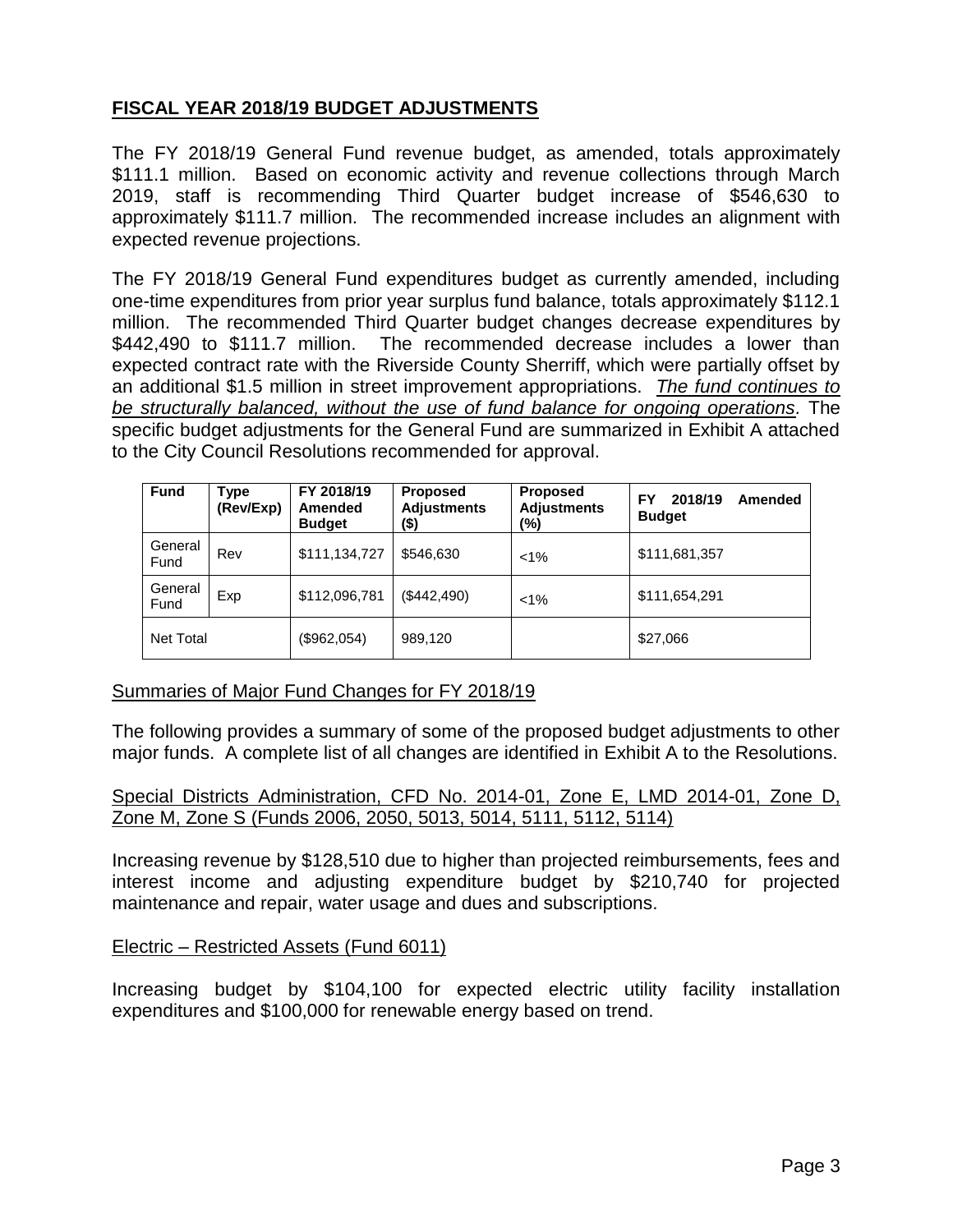# **ALTERNATIVES**

- 1. Approve Recommended Actions as set forth in this staff report, including the approval of the budget adjustments for FY 2018/19, as presented in Exhibit A. The approval of these items will allow for ongoing activities to be carried out in the current fiscal year and the City is able to modify budgets and operations as necessary through this quarterly review, while retaining a structurally balanced General Fund budget. *Staff recommends this alternative.*
- 2. Do not approve proposed Recommended Actions as set forth in this staff report, including the resolutions adopting the budget adjustments to the FY 2018/19 budget, as presented in Exhibit A. *Staff does not recommend this alternative.*

## **FISCAL IMPACT**

The City's Operating and Capital Budgets provide the funding and expenditure plan for all funds. As such, they serve as the City's financial plan for the fiscal year. The fiscal impacts for the proposed budget amendments and carryovers are identified in Exhibit A to the City Resolution.

## **NOTIFICATION**

Publication of the agenda.

## **PREPARATION OF STAFF REPORT**

Stephanie Cuff and the Current of the Current of the Marshall Eyerman<br>
Marshall Eyerman<br>
Management Analyst

Concurred By: Approved by: Brian Mohan Thomas M. DeSantis Financial Resources Division Manager City Manager City Manager

## **CITY COUNCIL GOALS**

Prepared By: Department Head Approval: Chief Financial Officer/City Treasurer

**Revenue Diversification and Preservation**. Develop a variety of City revenue sources and policies to create a stable revenue base and fiscal policies to support essential City services, regardless of economic climate.

**Public Safety**. Provide a safe and secure environment for people and property in the community, control the number and severity of fire and hazardous material incidents, and provide protection for citizens who live, work and visit the City of Moreno Valley.

**Public Facilities and Capital Projects**. Ensure that needed public facilities, roadway improvements, and other infrastructure improvements are constructed and maintained.

# **CITY COUNCIL STRATEGIC PRIORITIES**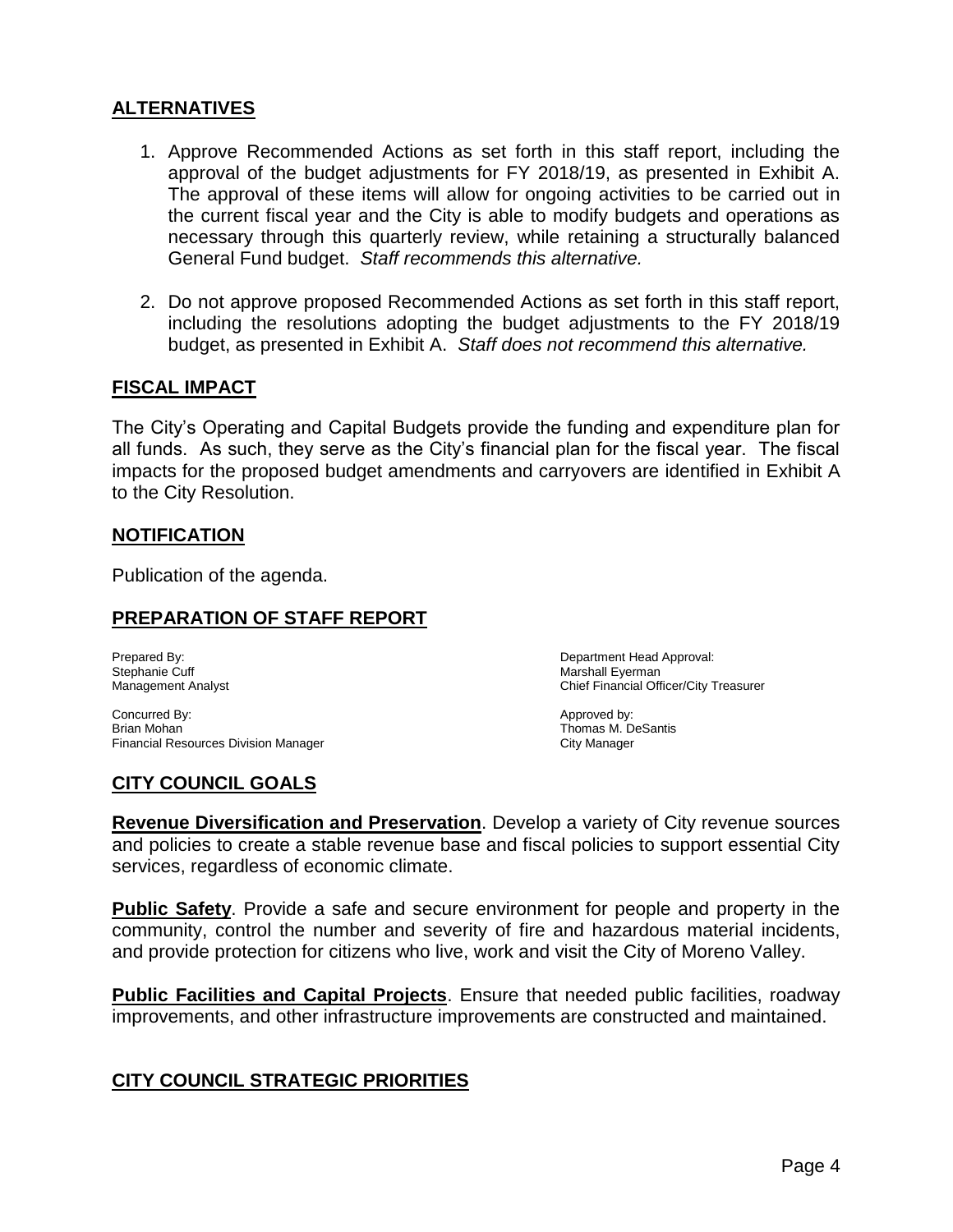- **1. Economic Development**
- **2. Public Safety**
- **3. Library**
- **4. Infrastructure**
- **5. Beautification, Community Engagement, and Quality of Life**
- **6. Youth Programs**

# **ATTACHMENTS**

- 1. Third Quarter Financial Summary Report FY1819
- 2. City Resolution 2019-XX
- 3. CSD Resolution 2019-XX
- 4. Exhibit A Proposed Amendments

# **APPROVALS**

| <b>Budget Officer Approval</b> | $\checkmark$ Approved | 5/24/19 7:11 AM |
|--------------------------------|-----------------------|-----------------|
| City Attorney Approval         | $\checkmark$ Approved | 5/29/19 9:26 AM |
| City Manager Approval          | $\checkmark$ Approved | 5/30/19 1:38 PM |

| <b>RESULT:</b> | <b>APPROVED [UNANIMOUS]</b>                            |
|----------------|--------------------------------------------------------|
| <b>MOVER:</b>  | David Marquez, Council Member                          |
|                | <b>SECONDER:</b> Dr. Carla J. Thornton, Council Member |
| <b>AYES:</b>   | Gutierrez, Baca, Marquez, Cabrera, Thornton            |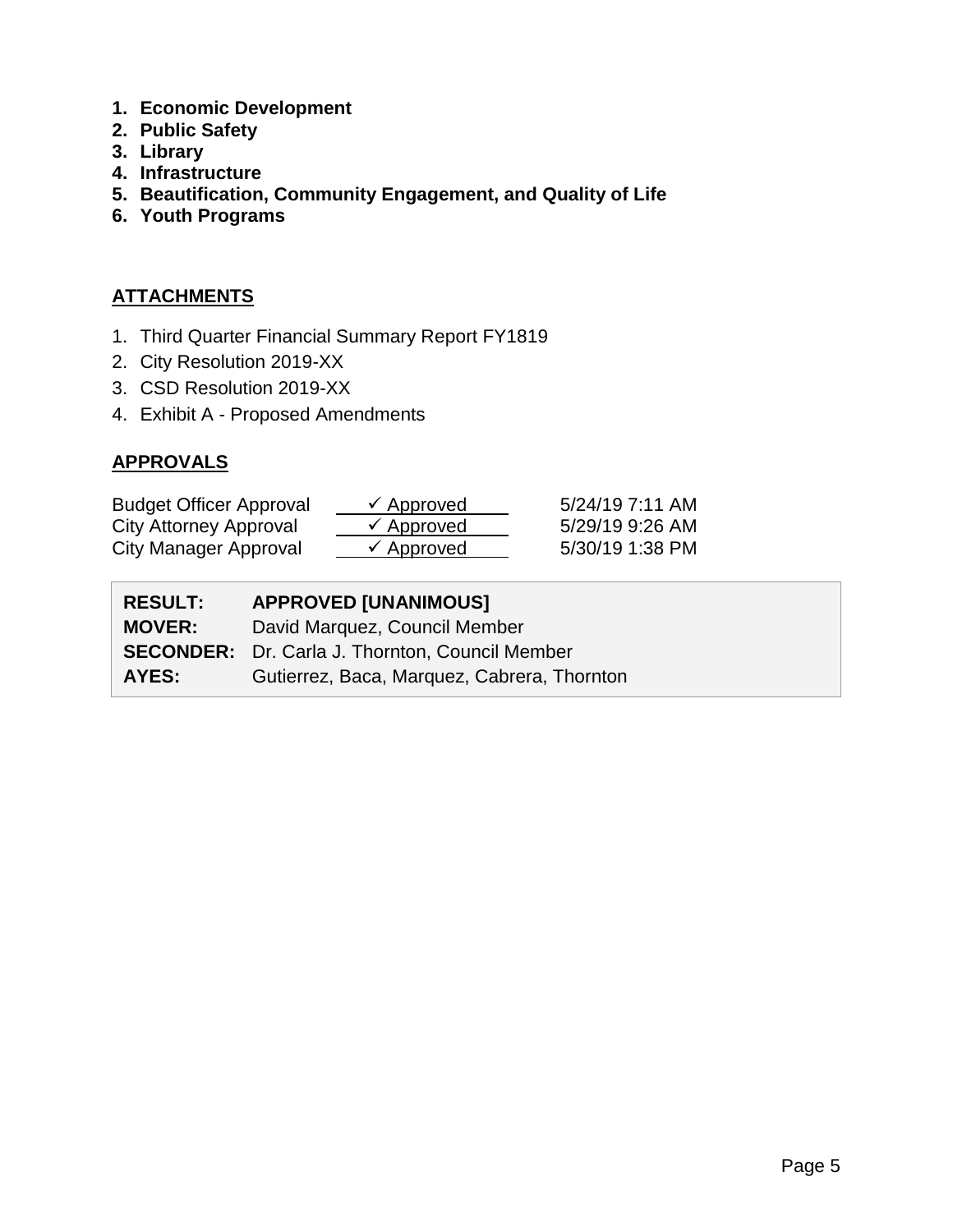

# **City of Moreno Valley Fiscal Year 2018/19 Third Quarter Financial Summary**

| TO:          | Mayor and City Council                                   |
|--------------|----------------------------------------------------------|
| <b>FROM:</b> | Marshall Eyerman, Chief Financial Officer/City Treasurer |
| <b>DATE:</b> | June 4, 2019                                             |

# **INTRODUCTION**

On May 2, 2017, the City Council adopted the Two-Year Operating Budget for Fiscal Years (FY) 2017/18 – 2018/19. During the two-year budget period, the City Council will be kept apprised of the City's financial condition through the process of First Quarter, Mid-Year Budget and Third Quarter Reviews. This ongoing process ensures a forum to look at expenditure and revenue deviations from the estimates made in the budget document. Additionally, any significant changes in projected revenue or unanticipated expenditures that may occur will be shared with the City Council.

This report provides a review of the unaudited financial results at Third Quarter of FY 2018/19 (July 2018 – March 2019, 75% of the fiscal year).

# CITYWIDE OPERATING REVENUE FY2016/17

The City ended FY 2016/17 with a budget surplus due to annual savings and reduction of expenses. The surplus reflects that the Operating Budget is being effectively managed and allows for the use of the funds for one-time expenditure. City Council appropriated the remaining \$1,100,000 surplus for street improvements in FY 2018/19.

# CITYWIDE OPERATING EXPENDITURE SUMMARY

The following table contains a summary of the adopted budget, amended budget and the Third Quarter expenditures. The totals represent each major fund type and component unit of the City.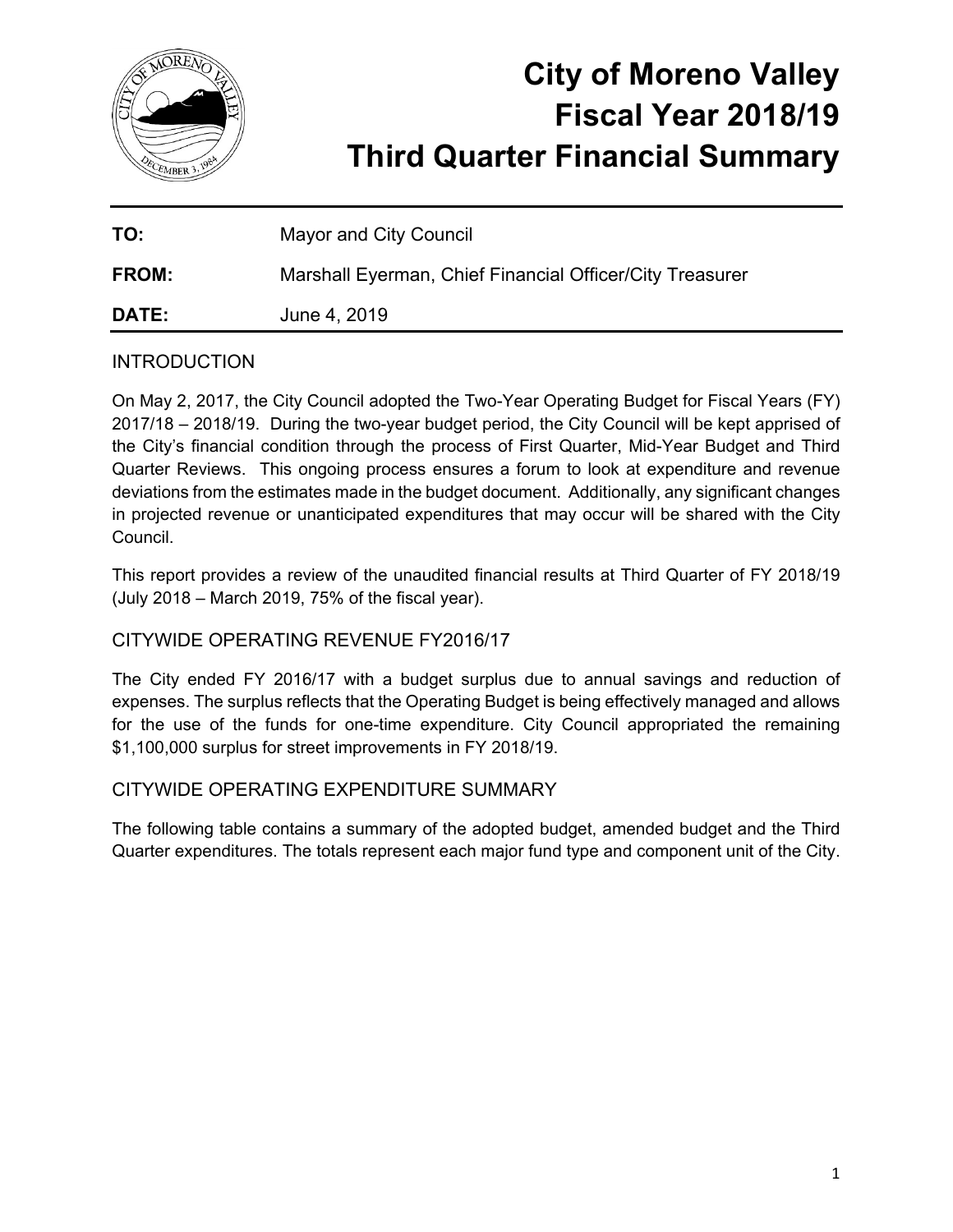|                                   |            |                       |    |                       | Actuals as of     |               |  |
|-----------------------------------|------------|-----------------------|----|-----------------------|-------------------|---------------|--|
|                                   | FY 2018/19 |                       |    | FY 2018/19            | 3/31/19           | % of Amended  |  |
|                                   |            | <b>Adopted Budget</b> |    | <b>Amended Budget</b> | (unaudited)       | <b>Budget</b> |  |
| <b>Fund/Component Unit</b>        |            |                       |    |                       |                   |               |  |
| <b>General Fund</b>               | \$         | 104,746,641           | \$ | 112,096,781           | \$<br>70,875,736  | 63.2%         |  |
| Community Services District (CSD) |            | 20,009,590            |    | 21,146,121            | 13,102,917        | 62.0%         |  |
| Successor Agency                  |            | 4,773,517             |    | 4,286,389             | 2,834,553         | 66.1%         |  |
| <b>Housing Fund</b>               |            | 250,000               |    | 250,000               | 177.667           | 71.1%         |  |
| <b>Special Revenue Funds</b>      |            | 34,495,673            |    | 66.942.370            | 28,205,720        | 42.1%         |  |
| <b>Capital Projects Funds</b>     |            | 3,316,702             |    | 19.511.416            | 4.680.618         | 24.0%         |  |
| <b>Electric Utility Funds</b>     |            | 27,409,823            |    | 67,574,939            | 31,818,640        | 47.1%         |  |
| <b>Internal Service Funds</b>     |            | 13,368,800            |    | 15,969,644            | 8,465,746         | 53.0%         |  |
| Debt Service Funds                |            | 6,538,420             |    | 4,327,000             | 2,645,697         | 61.1%         |  |
| <b>Total</b>                      | \$         | 214.909.166           | \$ | 312.104.660           | \$<br>162,807,294 | 52.2%         |  |

## **Table 1. Citywide Operating Expenditures**

Actions taken by the City Council subsequent to the May 2, 2017 adoption of the two-year budget and included in the Amended Budget are:

- Throughout the fiscal year, there are also budget amendments to reflect the acceptance of grants and adjustments to contractual services and material/supplies. The individual amendments are reviewed as part of separate City Council agenda items.
	- o Remaining \$1.1M of the FY 16/17 General Fund surplus was appropriated for street improvements.
- On June 19, 2018, Council approved lease/purchase agreement and the financing associated with the streetlight purchase from Southern California Edison.

The majority of this Third Quarter update will focus on the General Fund, as it supports all basic services provided to City residents. Highlights for other key component funds will be discussed at a summary level as well.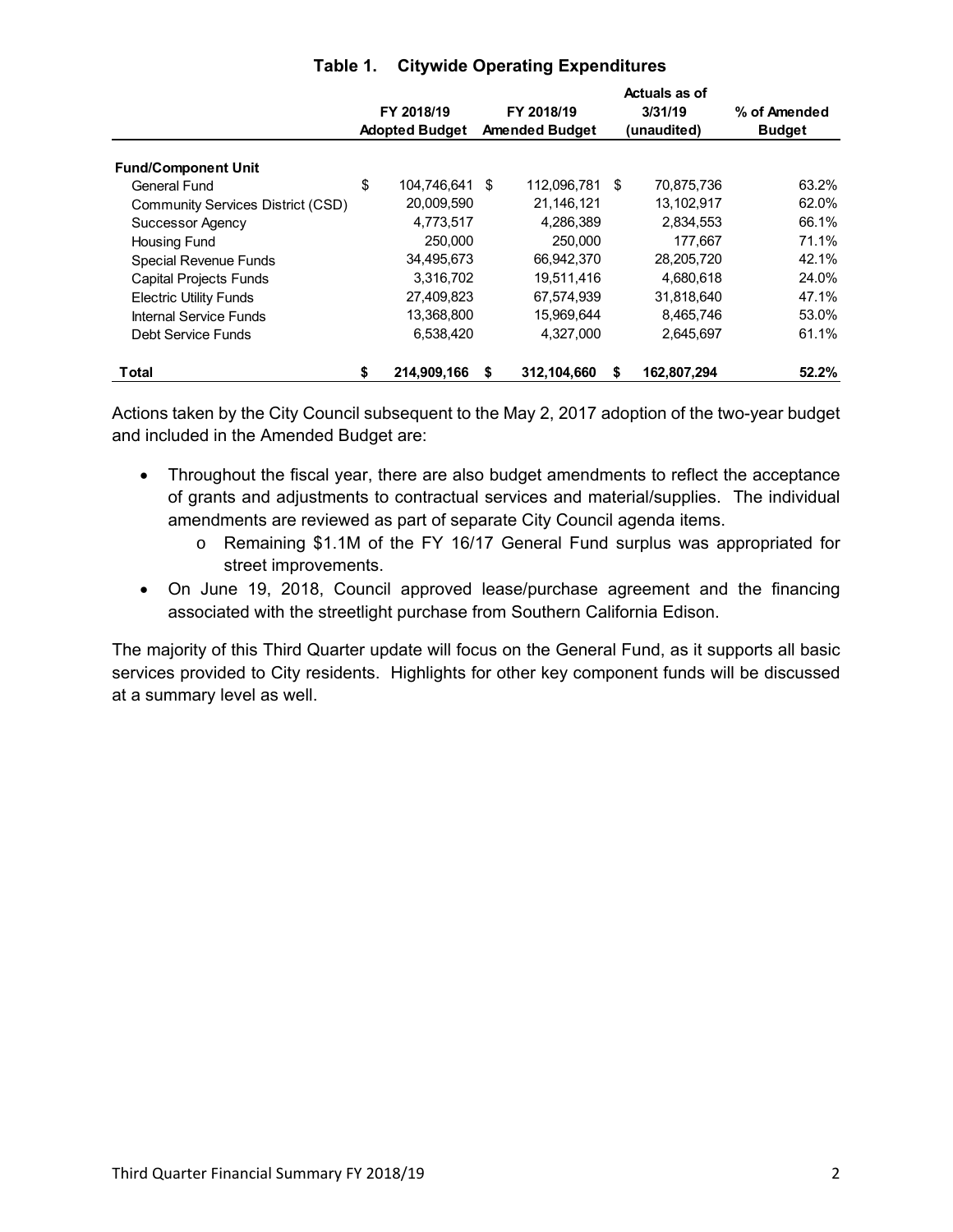# GENERAL FUND OPERATING

|                                    | FY 2018/19<br><b>Adopted Budget</b> |                | FY 2018/19<br>Amended<br><b>Budget</b> | <b>Actuals as of</b><br>3/31/2019<br>(unaudited) | % of Amended<br><b>Budget</b> |  |
|------------------------------------|-------------------------------------|----------------|----------------------------------------|--------------------------------------------------|-------------------------------|--|
|                                    |                                     |                |                                        |                                                  |                               |  |
| Revenues:                          |                                     |                |                                        |                                                  |                               |  |
| Taxes:                             |                                     |                |                                        |                                                  |                               |  |
| Property Tax                       | \$                                  | 14,422,000 \$  | 14,760,000                             | \$<br>8,567,346                                  | 58.0%                         |  |
| Property Tax in-lieu               |                                     | 19,000,000     | 19,920,000                             | 9,788,818                                        | 49.1%                         |  |
| <b>Utility Users Tax</b>           |                                     | 16,400,000     | 16,000,000                             | 11,087,279                                       | 69.3%                         |  |
| Sales Tax                          |                                     | 18,746,000     | 19,918,810                             | 12,720,989                                       | 63.9%                         |  |
| Other Taxes                        |                                     | 12,526,500     | 12,339,000                             | 7,636,696                                        | 61.9%                         |  |
| Licenses & Permits                 |                                     | 2,799,824      | 4,402,072                              | 3,849,812                                        | 87.5%                         |  |
| Intergovernmental                  |                                     | 463,000        | 1,009,001                              | 355,332                                          | 35.2%                         |  |
| <b>Charges for Services</b>        |                                     | 12,079,871     | 13,239,463                             | 10,297,382                                       | 77.8%                         |  |
| Use of Money & Property            |                                     | 4,220,862      | 3,497,858                              | 4,719,264                                        | 134.9%                        |  |
| Fines & Forfeitures                |                                     | 662,050        | 662,050                                | 482,295                                          | 72.8%                         |  |
| Miscellaneous                      |                                     | 69,647         | 69,647                                 | 146,479                                          | 210.3%                        |  |
| <b>Total Revenues</b>              | \$                                  | 101,389,754    | \$<br>105,817,901                      | \$<br>69,651,692                                 | 65.8%                         |  |
|                                    |                                     |                |                                        |                                                  |                               |  |
| <b>Expenditures:</b>               |                                     |                |                                        |                                                  |                               |  |
| <b>Personnel Services</b>          | \$                                  | 17,623,387 \$  | 21,226,497 \$                          | 16,507,135                                       | 77.8%                         |  |
| <b>Contractual Services</b>        |                                     | 73,725,763     | 74,536,650                             | 44,210,978                                       | 59.3%                         |  |
| Material & Supplies                |                                     | 3,705,509      | 5,421,077                              | 2,338,203                                        | 43.1%                         |  |
| <b>Fixed Charges</b>               |                                     | 5,739,869      | 5,824,611                              | 4,269,547                                        | 73.3%                         |  |
| <b>Fixed Assets</b>                |                                     | 120,000        | 74,680                                 | 3,157                                            | 4.2%                          |  |
| <b>Total Expenditures</b>          | \$                                  | 100,914,528 \$ | 107,083,515                            | \$<br>67,329,019                                 | 62.9%                         |  |
| Excess (Deficiency) of Revenues    |                                     |                |                                        |                                                  |                               |  |
| Over (Under) Expenditures          | \$                                  | 475,226 \$     | (1,265,614)                            | \$<br>2,322,673                                  |                               |  |
| Transfers:                         |                                     |                |                                        |                                                  |                               |  |
| Transfers In                       | \$                                  | 3,426,691 \$   | 5,316,826                              | \$<br>2,815,184                                  | 52.9%                         |  |
| <b>Transfers Out</b>               |                                     | 3,832,113      | 5,013,266                              | 3,546,717                                        | 70.7%                         |  |
| <b>Net Transfers</b>               | \$                                  | (405, 422)     | \$<br>303,560 \$                       | (731, 532)                                       |                               |  |
| Total Revenues & Transfers In      | \$                                  | 104,816,445 \$ | 111, 134, 727                          | \$<br>72,466,876                                 | 65.2%                         |  |
| Total Expenditures & Transfers Out |                                     | 104,746,641    | 112,096,781                            | 70,875,736                                       | 63.2%                         |  |
| <b>Net Change of Fund Balance</b>  | \$                                  | 69,804 \$      | (962, 054)                             | \$<br>1,591,141                                  |                               |  |

# **Table 2. General Fund Operations**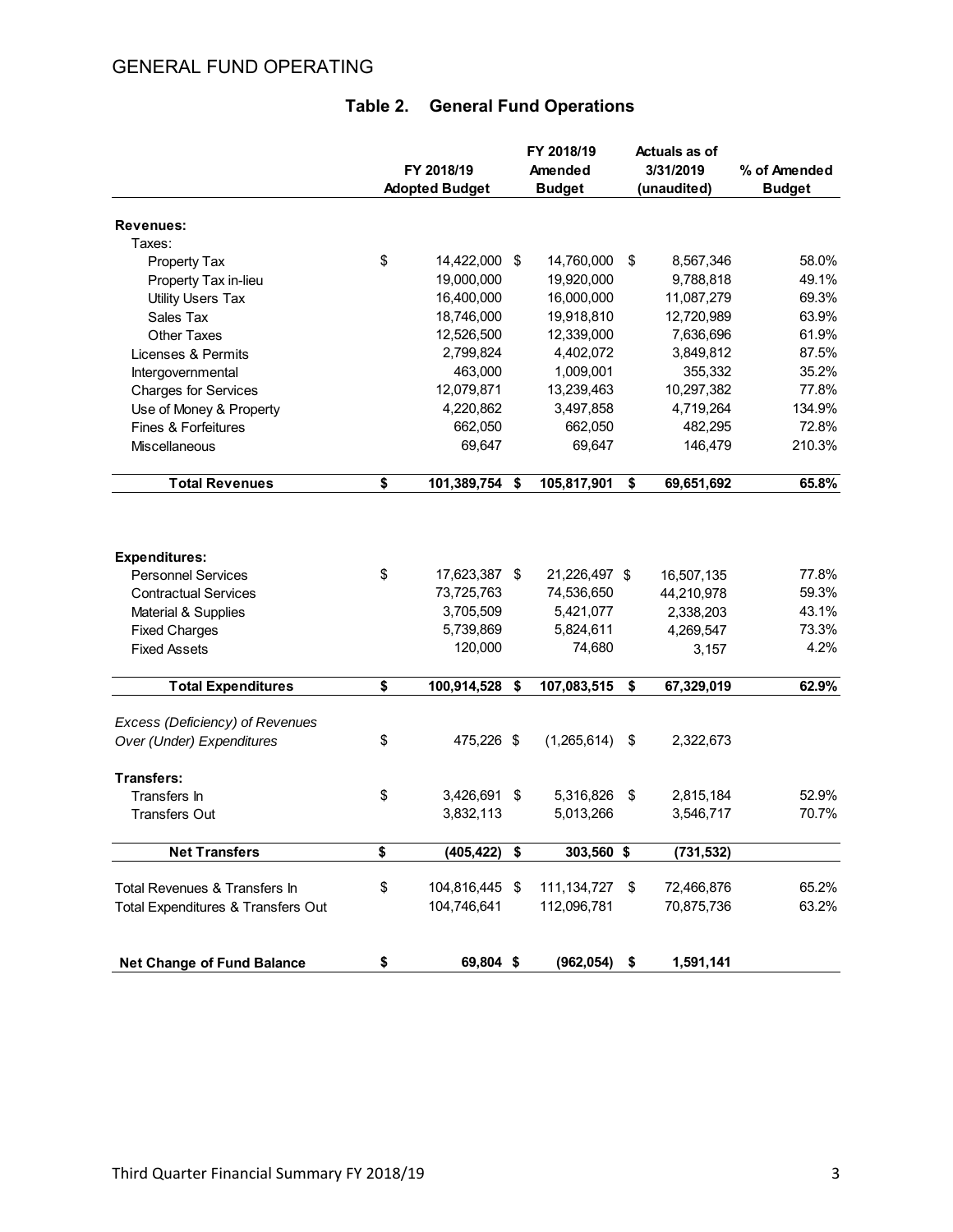#### *General Fund Operating Revenues*

The General Fund is comprised of several revenue types. However, the main sources include property tax, utility users tax, and sales tax. Different economic activity cycles and pressures affect each of these.

|                             | FY 2018/19<br><b>Adopted Budget</b> |             |      | FY 2018/19<br>Amended<br><b>Budget</b> |    | Actuals as of<br>3/31/2019<br>(unaudited) | % of Amended<br><b>Budget</b> |
|-----------------------------|-------------------------------------|-------------|------|----------------------------------------|----|-------------------------------------------|-------------------------------|
| Revenues:                   |                                     |             |      |                                        |    |                                           |                               |
| Taxes:                      |                                     |             |      |                                        |    |                                           |                               |
| Property Tax                | \$                                  | 14,422,000  | - \$ | 14,760,000                             | \$ | 8,567,346                                 | 58.0%                         |
| Property Tax in-lieu        |                                     | 19,000,000  |      | 19,920,000                             |    | 9,788,818                                 | 49.1%                         |
| Utility Users Tax           |                                     | 16,400,000  |      | 16,000,000                             |    | 11,087,279                                | 69.3%                         |
| Sales Tax                   |                                     | 18,746,000  |      | 19,918,810                             |    | 12,720,989                                | 63.9%                         |
| Other Taxes                 |                                     | 12,526,500  |      | 12,339,000                             |    | 7,636,696                                 | 61.9%                         |
| Licenses & Permits          |                                     | 2,799,824   |      | 4,402,072                              |    | 3,849,812                                 | 87.5%                         |
| Intergovernmental           |                                     | 463,000     |      | 1,009,001                              |    | 355,332                                   | 35.2%                         |
| <b>Charges for Services</b> |                                     | 12,079,871  |      | 13,239,463                             |    | 10,297,382                                | 77.8%                         |
| Use of Money & Property     |                                     | 4,220,862   |      | 3,497,858                              |    | 4,719,264                                 | 134.9%                        |
| Fines & Forfeitures         |                                     | 662,050     |      | 662.050                                |    | 482.295                                   | 72.8%                         |
| <b>Miscellaneous</b>        |                                     | 69.647      |      | 69.647                                 |    | 146.479                                   | 210.3%                        |
| <b>Total Revenues</b>       | \$                                  | 101,389,754 | S    | 105,817,901                            | S  | 69,651,692                                | 65.8%                         |

#### **Table 3. General Fund Operating Revenues**

#### *Property Taxes/Property Taxes In-Lieu*

Property taxes were budgeted to increase by 4% from the FY 2017/18 Amended Budget. The annual schedule of property tax payments from the County of Riverside will provide payments to the City based on the following estimated schedule:

Secured Property Tax Payment Dates

| Settlement 1             | January |
|--------------------------|---------|
| Settlement 2             | May     |
| Settlement 3             | August  |
| <b>Teeter Settlement</b> | October |

Based on historical averages of actual receipts, the City is estimated to receive 54% of the budgeted property tax revenue through Third Quarter. The City has currently received 53% through Third Quarter. Property taxes will continue to be monitored as property valuations may adjust through the year based on property sales and assessment appeals filed with the County.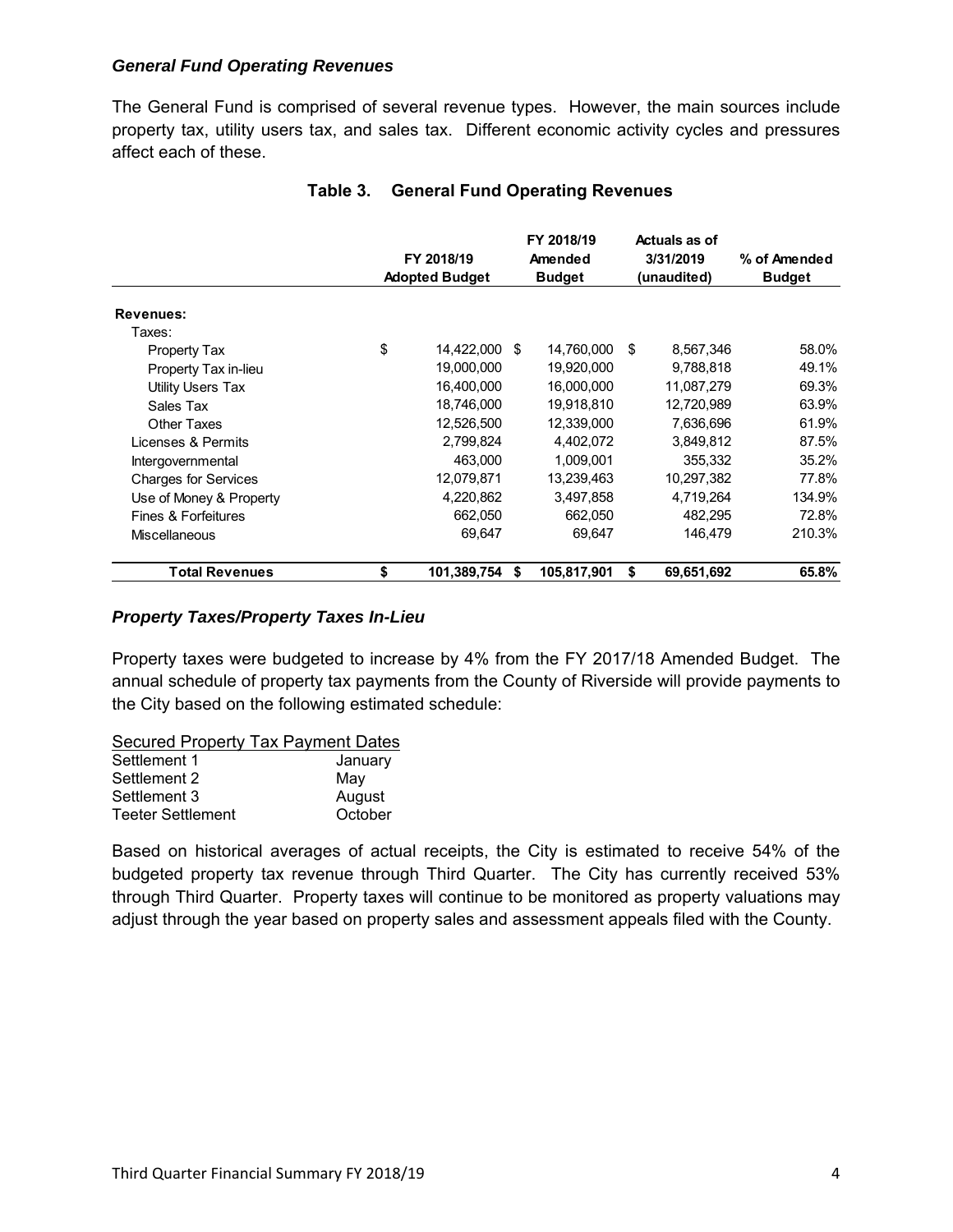

#### *Utility Users Tax*

Utility Users taxes were budgeted to increase by 1% from the FY 2017/18 Amended Budget. This projection is primarily due to competitive forces within the communications markets. Both the wireless and wired markets experienced downturns year over year. Based on our discussions with utility tax experts, there are a couple of causes for this trend. First is competition and bundling practices within the market as more small players continue to join the market. Second is the migration of customers from contract plans to prepaid plans.

Based on historical averages of actual receipts, the City is estimated to receive 68% of the budgeted utility users tax revenue through Third Quarter. The City has currently received 69% through Third Quarter.

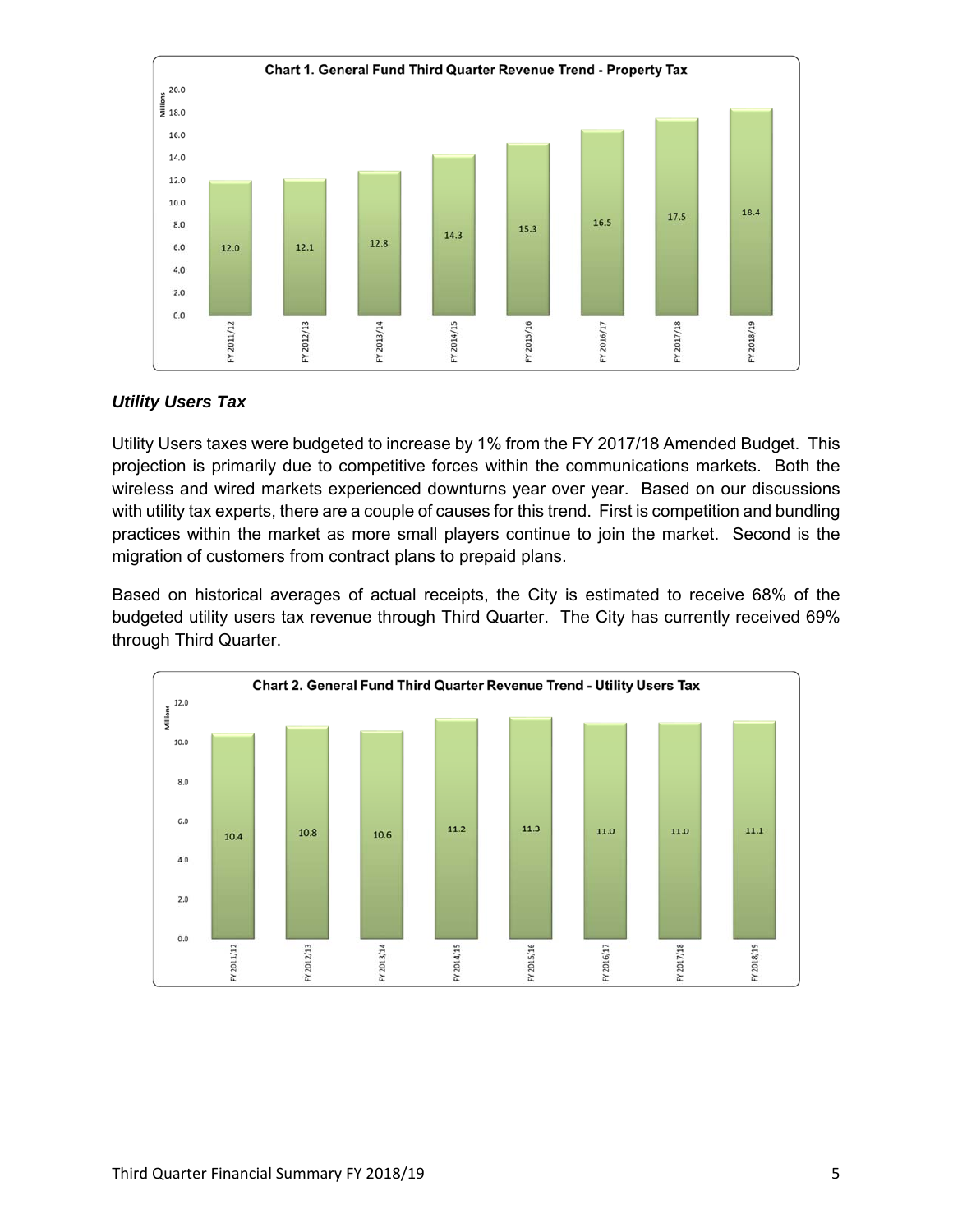#### *Sales Taxes*

Sales taxes were budgeted to increase by 3% from the FY 2017/18 Amended Budget Sales tax receipts will need to be continually monitored through the year to determine if current trends begin to plateau or begin to decrease.

Based on historical averages of actual receipts, the City is estimated to receive 53% of the budgeted sales tax revenue through Third Quarter. The City has currently received 64% through Third Quarter.



#### *Other Taxes*

Other taxes are primarily composed of Business Gross Receipts, Documentary Transfer Tax, Transient Occupancy Tax and Franchise Fees. Collectively, other taxes were budgeted to increase 3% from the FY 2017/18 Amended Budget.

Based on historical averages of actual receipts, the City is estimated to receive 62% of the budgeted Other Taxes revenue through Third Quarter. The City has currently received 62% through Third Quarter.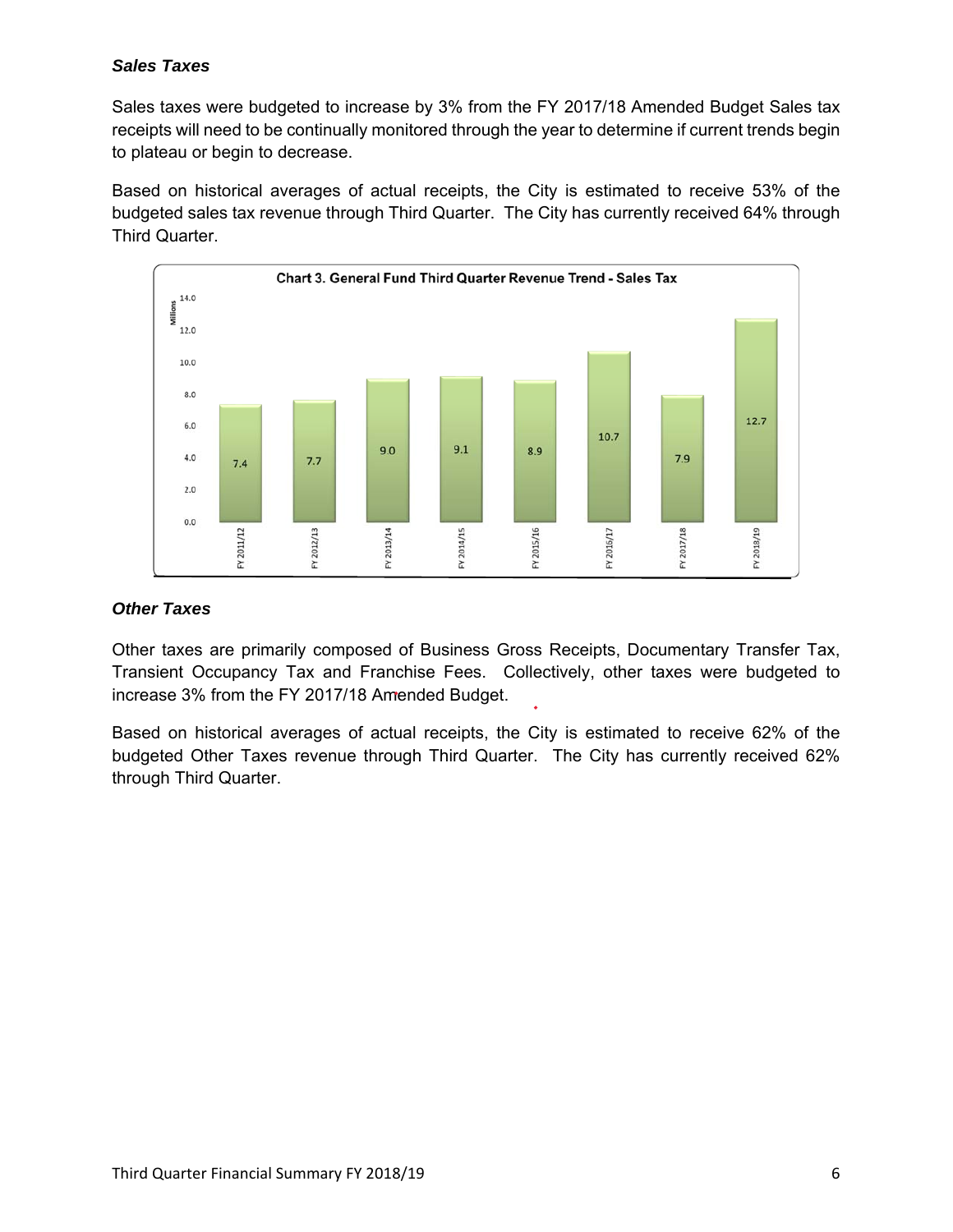

#### *Licenses & Permits*

Licenses & Permits are primarily composed of Business and Animal Licenses, along with Building, Electrical, Mechanical, Plumbing and other permits. Collectively, Licenses & Permits were budgeted to increase by 5% from the FY 2017/18 Amended Budget. This increase reflects increases due to Commercial Cannabis Business Permits. This budget will be monitored for a possible future increase.

Based on historical averages of actual receipts, the City is estimated to receive 93% of the budgeted Licenses & Permits revenue through Third Quarter. The City has currently received 87% through Third Quarter. The higher growth rate is related primarily to the recent building and business license permit activities.



#### *Charges for Services*

Charges for Services are primarily composed of Plan Check Fees, Inspection Fees, Administrative Charges to other funds, and Parking Control Fines. Collectively, Charges for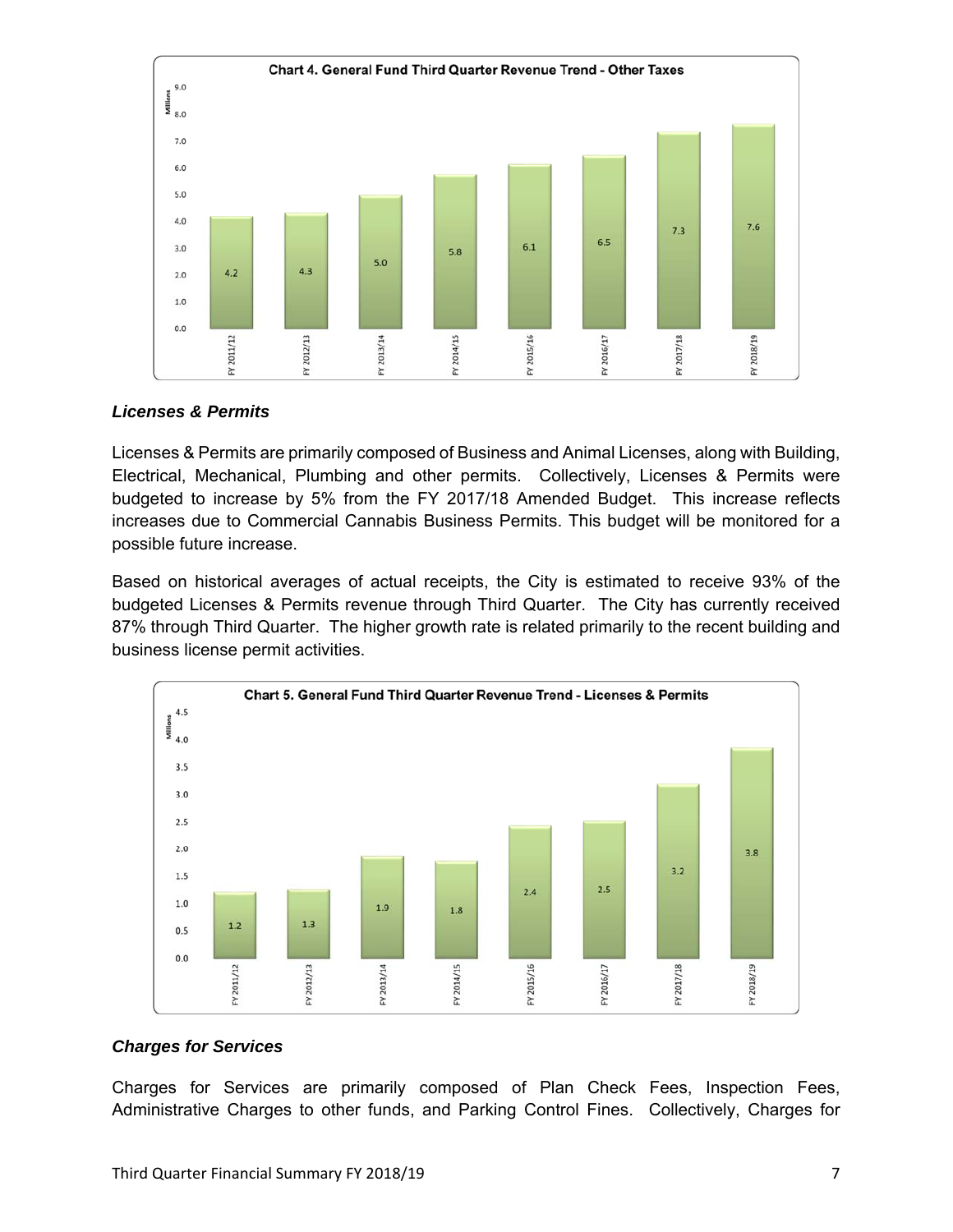Services were conservatively budgeted to increase by 3% from the FY 2017/18 Amended Budget. This budget will be monitored for a possible future increase.

Based on historical averages of actual receipts, the City is estimated to receive 76% of the budgeted Charges for Services revenue through Third Quarter. The City has currently received 78% through Third Quarter.



*Use of Money and Property* 

Investment income continues to remain low due to extremely low rates of return for fixed income investments, but has increased over the last year due to actions taken by the Federal Open Market Committee. The investments managed by Chandler Asset Management achieved a Yield to Maturity (YTM) for March 2019 of 2.21%. This compares to a YTM in March 2018 of 1.82%. The investments managed by Insight Investments achieved a Yield to Maturity (YTM) for March 2019 of 2.11%. This compares to a YTM in March 2018 of 1.57%. In addition, the City maintained funds in the State Local Agency Investment Fund Pool (LAIF) with a YTM of 2.44%. This is a very low rate of return compared to historical experience, but is indicative of how investment income is performing everywhere, which is the reason the City utilizes the active management approach.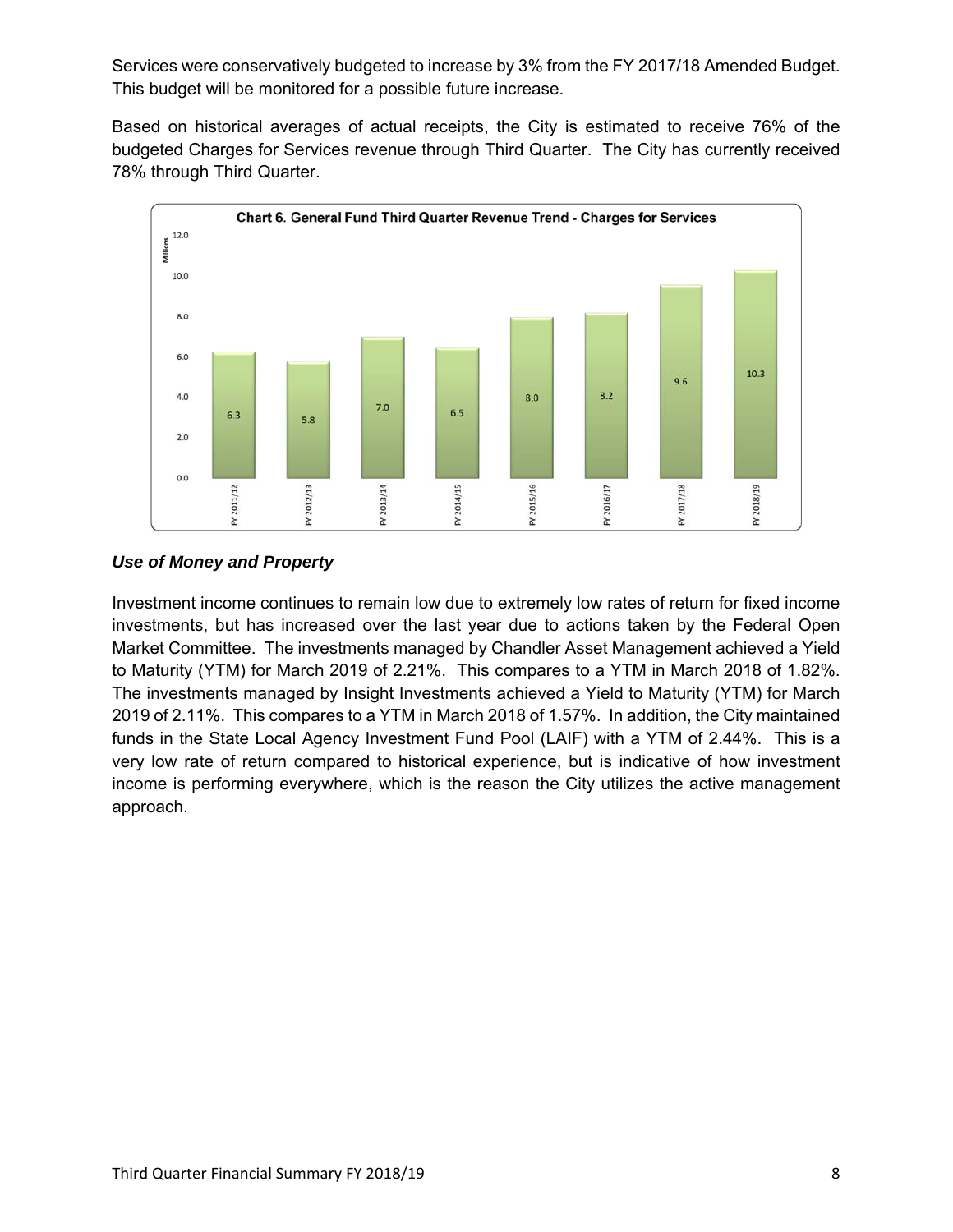#### *General Fund Expenditures*

Expenditures are being spent in-line with prior year expenditures. Each Department's activities will be monitored throughout the year as they may be impacted by different operational activities and project timelines.

|                                            | FY 2018/19 |             |    | FY 2018/19                    |     | Actuals as of<br>3/31/2019 | % of Amended  |  |
|--------------------------------------------|------------|-------------|----|-------------------------------|-----|----------------------------|---------------|--|
|                                            |            |             |    | Adopted Budget Amended Budget |     | (unaudited)                | <b>Budget</b> |  |
| Department                                 |            |             |    |                               |     |                            |               |  |
| City Council                               | \$         | 1,019,127   | \$ | 1,252,156                     | -\$ | 643,832                    | 51.4%         |  |
| <b>City Clerk</b>                          |            | 958,242     |    | 968,805                       |     | 412,882                    | 42.6%         |  |
| <b>City Manager</b>                        |            | 6,038,211   |    | 6,079,382                     |     | 4,453,580                  | 73.3%         |  |
| <b>City Attorney</b>                       |            | 899,961     |    | 893,528                       |     | 587,853                    | 65.8%         |  |
| <b>Community Development</b>               |            | 9,170,762   |    | 10,000,029                    |     | 6,592,123                  | 65.9%         |  |
| Economic Development                       |            | 1,933,827   |    | 1,928,168                     |     | 1,312,967                  | 68.1%         |  |
| <b>Financial &amp; Management Services</b> |            | 4.370.601   |    | 6,378,999                     |     | 2,999,114                  | 47.0%         |  |
| <b>Human Resources</b>                     |            | 1,080,522   |    | 1,211,758                     |     | 940,005                    | 77.6%         |  |
| <b>Public Works</b>                        |            | 7.293.505   |    | 9,350,294                     |     | 5,941,276                  | 63.5%         |  |
| Non-Departmental                           |            | 4,019,955   |    | 5,201,108                     |     | 5,178,736                  | 99.6%         |  |
| Non-Public Safety Subtotal                 | \$         | 36,784,713  | \$ | 43,264,227                    | \$  | 29,062,369                 | 67.2%         |  |
| <b>Public Safety</b>                       |            |             |    |                               |     |                            |               |  |
| Police                                     | \$         | 44,523,283  | \$ | 45,063,385                    | \$  | 25,517,073                 | 56.6%         |  |
| Fire                                       |            | 23,438,645  |    | 23,769,169                    |     | 16,296,293                 | 68.6%         |  |
| <b>Public Safety Subtotal</b>              | \$         | 67,961,928  | \$ | 68,832,554                    | \$  | 41,813,367                 | 60.7%         |  |
| Total                                      | \$         | 104,746,641 | \$ | 112,096,781                   | \$  | 70,875,736                 |               |  |

#### **Table 4. General Fund Expenditures**

# OTHER KEY FUNDS

The following summaries describe other major funds in the City.

#### *Moreno Valley Community Services District*

The Moreno Valley Community Services District (CSD) was formed by the voters in 1984 to collect fees and certain taxes to provide an array of services including parks, recreation and community services, streetlights, landscaping and ongoing maintenance. The CSD provides these services through separate "zones" that define the services that are provided.

For certain zones, the primary revenue source used to provide services to properties is parcel fees or taxes levied on properties via their annual tax bill. Proposition 218, passed by California voters in November 1996, and has posed a serious challenge to managing the future operation of the CSD zones. Prop. 218 requires any revenue increase to be addressed through a voting process by affected property owners. For a period following the initial implementation of Prop. 218, the CSD was successful in receiving approval for some new or increased revenues. There were also revenue increases due to the growth of developed parcels within the zones. However, due to cost increases that exceed any offsetting increases in the revenues over the past years,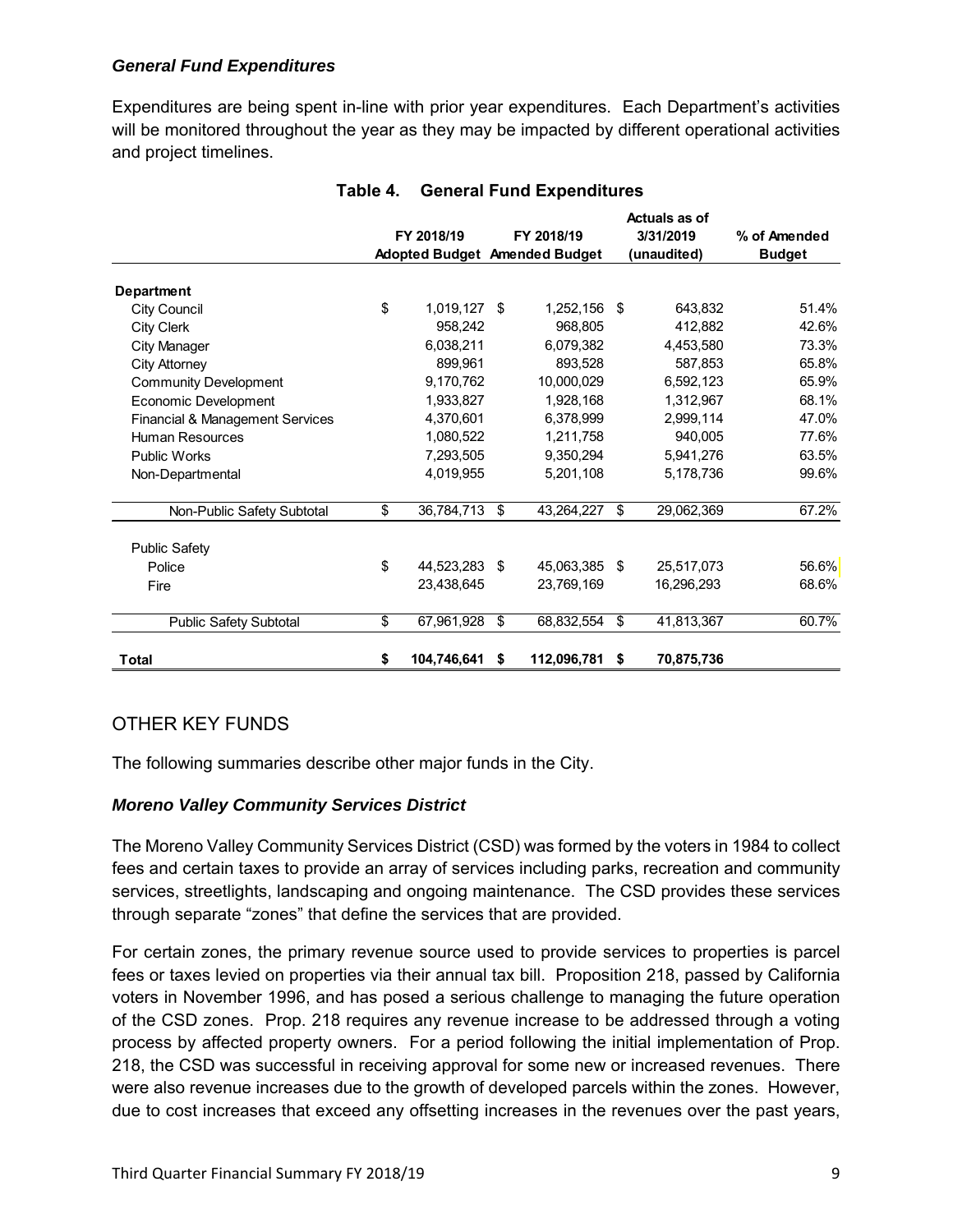and the recent economic downturn slowing new parcel growth, property owners have been resistant to efforts to fully fund service levels.

# **Table 5. CSD Operations**

#### **Community Services District**

|                                                     |                    |                                      | Actuals as of |             |               |  |
|-----------------------------------------------------|--------------------|--------------------------------------|---------------|-------------|---------------|--|
|                                                     | FY 2018/19         | FY 2018/19                           |               | 3/31/2019   | % of Amended  |  |
|                                                     |                    | <b>Adopted Budget Amended Budget</b> |               | (unaudited) | <b>Budget</b> |  |
| <b>Revenues:</b>                                    |                    |                                      |               |             |               |  |
| Taxes:                                              |                    |                                      |               |             |               |  |
| Property Tax                                        | \$<br>4,610,427 \$ | 4,610,427                            | \$            | 2,910,103   | 63.1%         |  |
| <b>Other Taxes</b>                                  | 6,649,406          | 6,654,039                            |               | 3,482,714   | 52.3%         |  |
| <b>Charges for Services</b>                         | 6,046,400          | 5,489,733                            |               | 3,034,242   | 55.3%         |  |
| Use of Money & Property                             | 822,701            | 893,369                              |               | 1,013,044   | 113.4%        |  |
| Fines & Forfeitures                                 | 50,000             | 50,000                               |               | 20,992      | 42.0%         |  |
| <b>Miscellaneous</b>                                | 13.500             | 32,700                               |               | 48,497      | 148.3%        |  |
| Transfers In                                        | 2,153,113          | 1,934,475                            |               | 1,056,647   | 54.6%         |  |
| <b>Total Revenues</b>                               | \$<br>20,345,547   | \$<br>19,664,743                     | \$            | 11,566,239  | 58.8%         |  |
| <b>Expenditures:</b>                                |                    |                                      |               |             |               |  |
| Library Services Fund (5010)                        | \$<br>2,433,229    | \$<br>2,494,590                      | \$            | 1,699,674   | 68.1%         |  |
| Zone A Parks Fund (5011)                            | 9.563.447          | 9.893.481                            |               | 6.563.380   | 66.3%         |  |
| LMD 2014-01 Residential Street Lighting Fund (5012) | 1,589,879          | 1,601,729                            |               | 957,582     | 59.8%         |  |
| Zone C Arterial Street Lighting Fund (5110)         | 901,354            | 913,854                              |               | 542,524     | 59.4%         |  |
| Zone D Standard Landscaping Fund (5111)             | 1,137,750          | 1,356,695                            |               | 592.338     | 43.7%         |  |
| Zone E Extensive Landscaping Fund (5013)            | 320,547            | 335,826                              |               | 214,212     | 63.8%         |  |
| 5014 LMD 2014-02                                    | 2,389,330          | 2,723,254                            |               | 1,480,080   | 54.3%         |  |
| Zone M Median Fund (5112)                           | 242,528            | 330,778                              |               | 156,717     | 47.4%         |  |
| CFD No. 1 (5113)                                    | 1,364,358          | 1,361,821                            |               | 843,611     | 61.9%         |  |
| Zone S (5114)                                       | 67,168             | 68,093                               |               | 39,444      | 57.9%         |  |
| 5211 Zone A Parks - Restricted Assets               | 0                  | 66,000                               |               | 13,356      | 20%           |  |
| <b>Total Expenditures</b>                           | \$<br>20,009,590   | \$<br>21,146,121                     | \$            | 13,102,917  | 62.0%         |  |
| Net Change or                                       |                    |                                      |               |             |               |  |
| <b>Adopted Use of Fund Balance</b>                  | \$<br>335,957      | \$<br>$(1,481,378)$ \$               |               | (1,536,678) |               |  |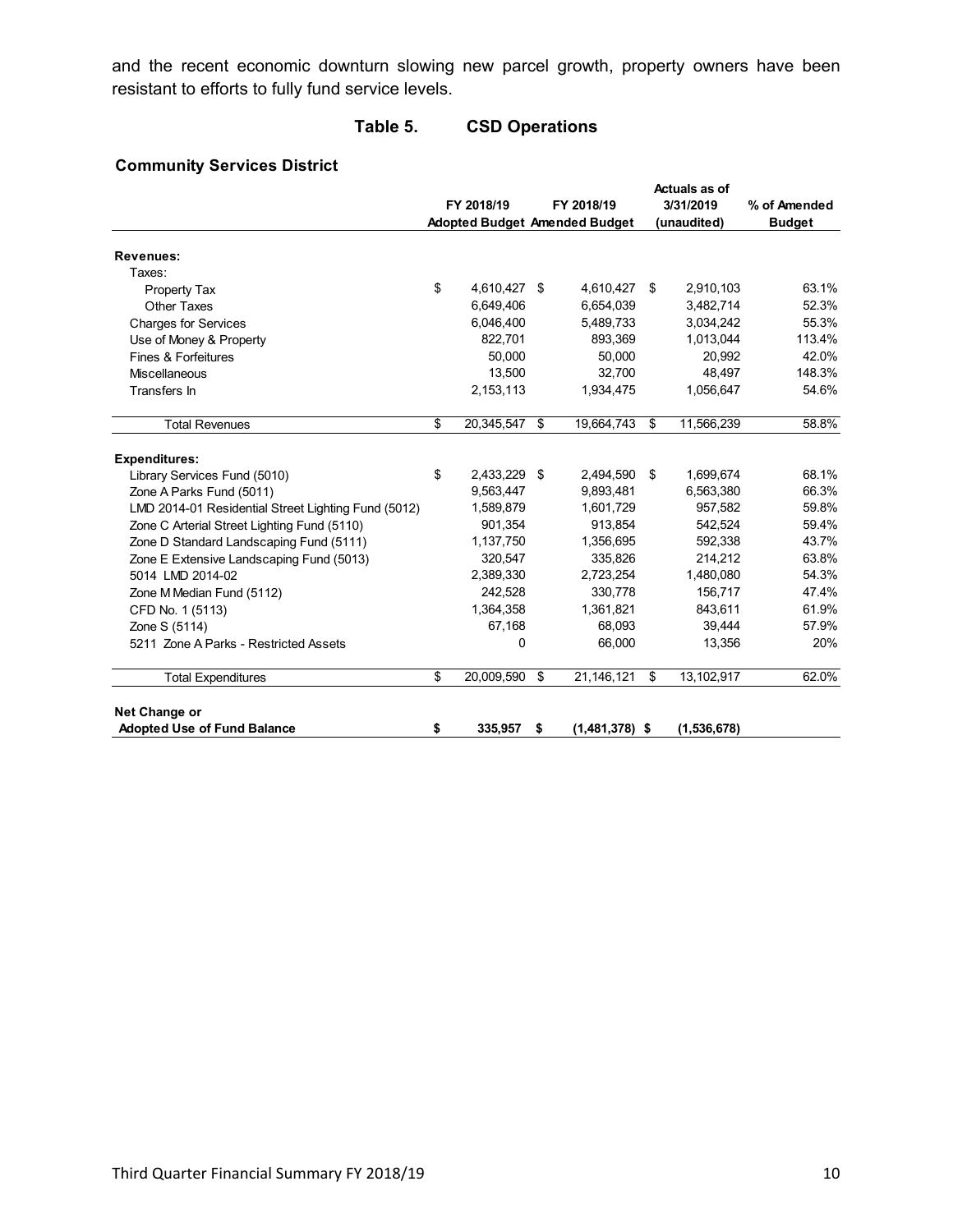#### *Community Services District Zone A – Parks & Community Services*

The largest Zone within the CSD is Zone A. It accounts for the administration and maintenance of the Parks & Community Services facilities and programs. Funding sources for these services come from a combination of property taxes, fees for service and smaller amounts from other City funds.

|                                    |                  |                                      |      | Actuals as of |               |
|------------------------------------|------------------|--------------------------------------|------|---------------|---------------|
|                                    | FY 2018/19       | FY 2018/19                           |      | 3/31/2019     | % of Amended  |
|                                    |                  | <b>Adopted Budget Amended Budget</b> |      | (unaudited)   | <b>Budget</b> |
| <b>Revenues:</b>                   |                  |                                      |      |               |               |
| Taxes:                             |                  |                                      |      |               |               |
| <b>Property Tax</b>                | \$<br>2,403,800  | \$<br>2,403,800                      | \$   | 1,488,815     | 61.9%         |
| <b>Other Taxes</b>                 | 4,930,000        | 4,930,000                            |      | 2,621,514     | 53.2%         |
| <b>Charges for Services</b>        | 1,182,900        | 1,215,500                            |      | 777,486       | 64.0%         |
| Use of Money & Property            | 761,601          | 832,269                              |      | 711,398       | 85.5%         |
| <b>Miscellaneous</b>               | 11,500           | 30,700                               |      | 43,410        | 141.4%        |
| Transfers In                       | 524,084          | 714,222                              |      | 582,165       | 81.5%         |
|                                    | \$<br>9,813,885  | \$<br>10,126,491                     | \$   | 6,224,788     | 61.5%         |
| <b>Total Revenues</b>              |                  |                                      |      |               |               |
| <b>Expenditures:</b>               |                  |                                      |      |               |               |
| 35010 Parks & Comm Svcs - Admin    | \$<br>472,792 \$ | 472,792                              | - \$ | 359,473       | 76.0%         |
| 35210 Park Maintenance - General   | 3,500,190        | 3,717,353                            |      | 2,373,418     | 63.8%         |
| 35211 Contract Park Maintenance    | 508,471          | 508,471                              |      | 253,097       | 49.8%         |
| 35212 Park Ranger Program          | 375,038          | 375,038                              |      | 252,542       | 67.3%         |
| 35213 Golf Course Program          | 389,707          | 389,707                              |      | 273,243       | 70.1%         |
| 35214 Parks Projects               | 211,309          | 211,309                              |      | 153,021       | 72.4%         |
| 35310 Senior Program               | 571,579          | 575,779                              |      | 402,533       | 69.9%         |
| 35311 Community Services           | 199,496          | 215,957                              |      | 149,313       | 69.1%         |
| 35312 Community Events             | 98,937           | 151,533                              |      | 106,976       | 70.6%         |
| 35313 Conf & Rec Cntr              | 557,610          | 593,095                              |      | 398,265       | 67.2%         |
| 35314 Conf & Rec Cntr - Banquet    | 361,414          | 365,567                              |      | 257,016       | 70.3%         |
| 35315 Recreation Programs          | 1,466,791        | 1,419,193                            |      | 945,467       | 66.6%         |
| 35317 July 4th Celebration         | 132,183          | 132,183                              |      | 64,443        | 48.8%         |
| 35318 Sports Programs              | 645,805          | 693,379                              |      | 484,151       | 69.8%         |
| 35319 Towngate Community Center    | 72,125           | 72,125                               |      | 48,919        | 67.8%         |
| 95011 Non-Dept Zone A Parks        |                  |                                      |      | 41,502        | 0.0%          |
| <b>Total Expenditures</b>          | \$<br>9,563,447  | \$<br>9,893,481                      | \$   | 6,563,380     | 66.3%         |
|                                    |                  |                                      |      |               |               |
| Net Change or                      |                  |                                      |      |               |               |
| <b>Adopted Use of Fund Balance</b> | \$<br>250,438    | \$<br>233,010 \$                     |      | (338, 592)    |               |

#### **Table 6. CSD Zone A Operations**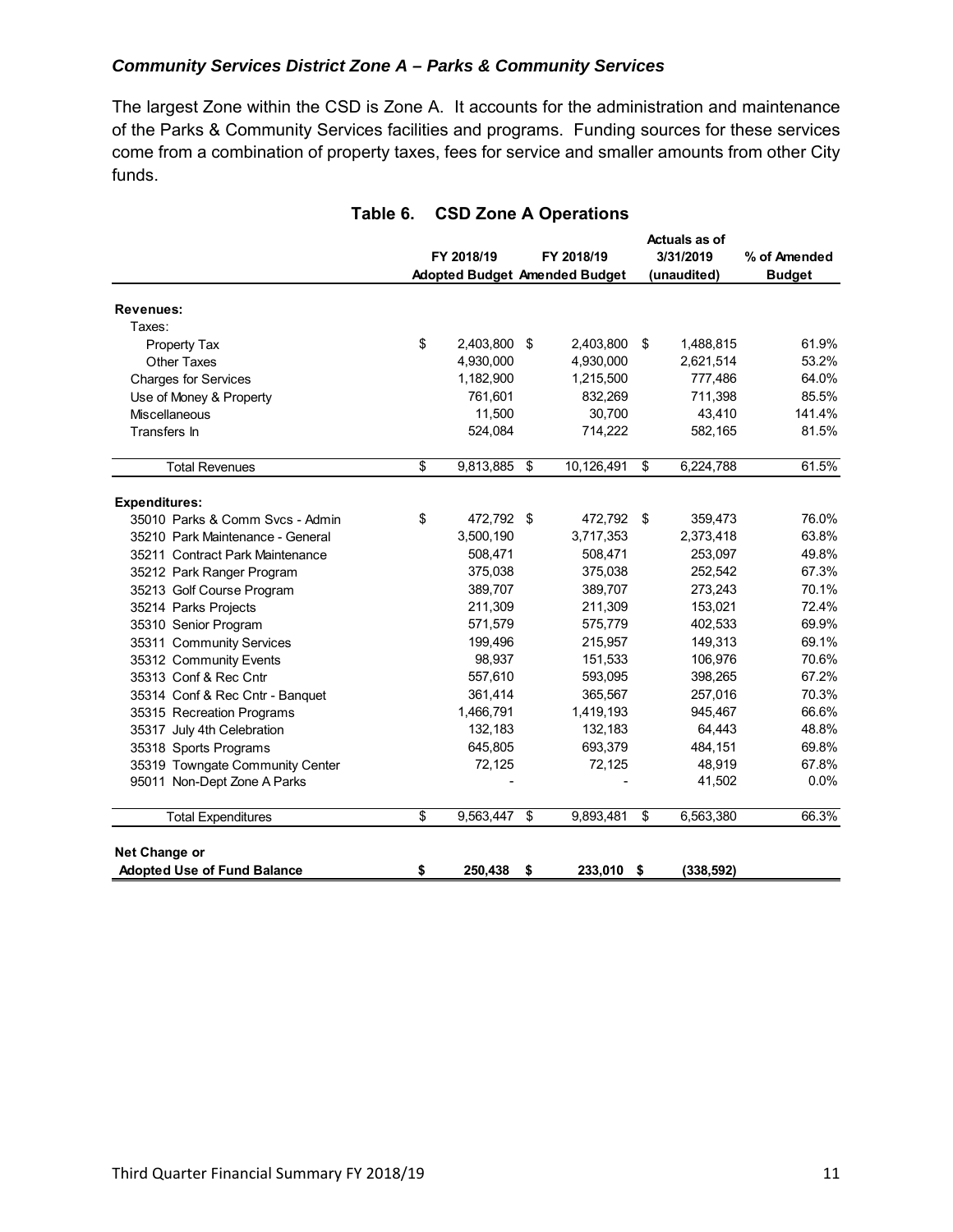#### *Electric Utility*

The Moreno Valley Utility (MVU) manages the operation, maintenance and business planning of the City's electric utility. MVU's basic purpose is to purchase and distribute electricity to customers in newly developed areas of the City. The City began serving new customers in February 2004, and now serves more than 6,674 customers. As it reaches fiscal and operational maturity, MVU will continue to be a key component of the City's economic development strategy. The City Council has established special tiered rates for electric utility customers based upon factors such as the number of jobs created.

The main revenue source for this fund is derived from charges for services. The customer base includes residential, commercial and industrial customers. The growth in customer base will continue to provide for the ability to create rate stabilization and replacement reserve funding.

|                                         |                       |                       | Actuals as of    |               |
|-----------------------------------------|-----------------------|-----------------------|------------------|---------------|
|                                         | FY 2018/19            | FY 2018/19            | 3/31/2019        | % of Amended  |
|                                         | <b>Adopted Budget</b> | <b>Amended Budget</b> | (unaudited)      | <b>Budget</b> |
| <b>Revenues:</b>                        |                       |                       |                  |               |
| Taxes:                                  |                       |                       |                  |               |
| <b>Charges for Services</b>             | \$<br>31.641.643 \$   | 31,641,643 \$         | 23,397,952       | 73.9%         |
| Use of Money & Property                 | 155,500               | 155,500               | 335,798          | 215.9%        |
| <b>Miscellaneous</b>                    | 141,500               | 141.500               | 1.163.479        | 822.2%        |
| Transfers In                            |                       | 8,030,892             | 8,030,892        | 100.0%        |
| <b>Total Revenues</b>                   | \$<br>31,938,643      | \$<br>39,969,535      | \$<br>32,928,121 | 82.4%         |
|                                         |                       |                       |                  |               |
| <b>Expenditures:</b>                    |                       |                       |                  |               |
| 45510 Electric Utility - General        | \$<br>21,963,138 \$   | 31,758,853            | \$<br>16,029,910 | 50.5%         |
| 45511 Public Purpose Program            | 2,060,185             | 2,060,185             | 847,286          | 41.1%         |
| 45512 SCE Served Street Lights          |                       |                       | 42.092           | 0.0%          |
| 80005 CIP - Electric Utility            | 5,000                 | 22,605,155            | 5.195.924        | 23.0%         |
| 96010 Non-Dept Electric                 |                       | 5.354                 | 18,334           | 342.4%        |
| 96030 Non-Dept 2005 Lease Revenue Bonds | 1,550,000             | 1,550,000             | 478.341          | 30.9%         |
| 96021 Non-Dept 2016 Tax LRB of 07 Tax   | 867,700               | 867,700               | 435,588          | 50.2%         |
| 96031 Non-Dept 2013 Refunding 05 LRB    | 179,500               | 37.500                | 162.291          | 432.8%        |
| 96032 Non-Dept 2014 Refunding 2005 LRB  | 119,300               | 119,300               | 59,886           | 50.2%         |
| 96040 Non-Dept 2015 Taxable LRB         | 665,000               | 460,000               | 438.097          | 95.2%         |
| 96050 Non-Dept 2018 Streetlight Fin     |                       | 8,110,892             | 8,110,892        | 100.0%        |
| <b>Total Expenditures</b>               | \$<br>27,409,823      | \$<br>67,574,939      | \$<br>31,818,640 | 47.1%         |
| Net Change or                           |                       |                       |                  |               |
| <b>Adopted Use of Fund Balance</b>      | \$<br>4,528,820       | \$<br>(27, 605, 404)  | \$<br>1,109,481  |               |

# **Table 7. MVU Operations**

MVU's revenues and expenses will fluctuate annually based on energy demands.

 On June 19, 2018, Council approved lease/purchase agreement and the financing associated with the streetlight purchase from Southern California Edison (96050).

#### **SUMMARY**

The City of Moreno Valley is experiencing certain levels of growth and continues to maintain a structurally balanced Budget without the use of reserves.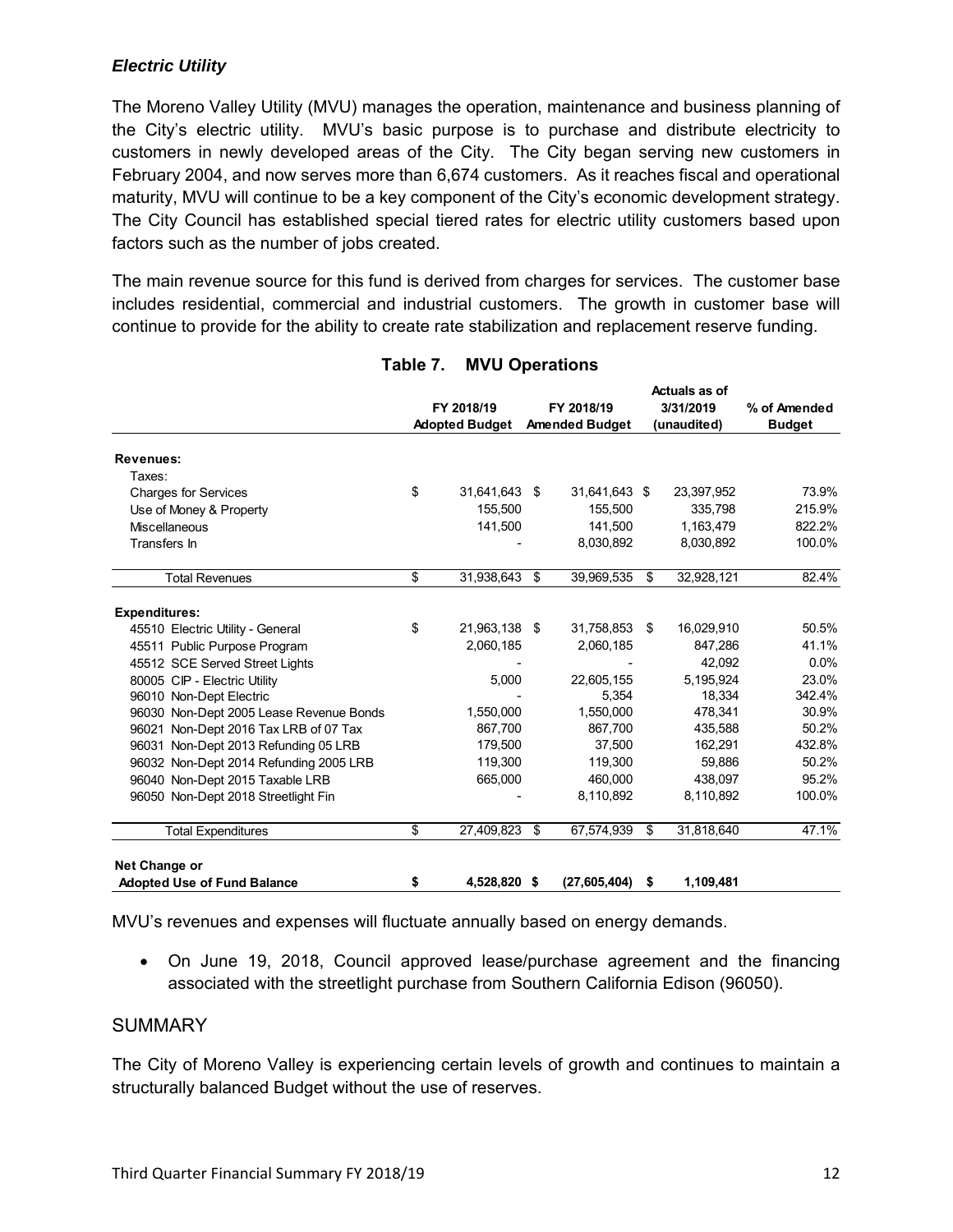Although the City has experienced positive results in some areas through FY 2017/18 and through the Third Quarter of FY 2018/19, the City should look toward the future with constrained optimism as we proceed through the fiscal year.

As positive fund balances begin to grow, we will bring back to the City Council for discussion options to address the other challenges and unfunded liabilities.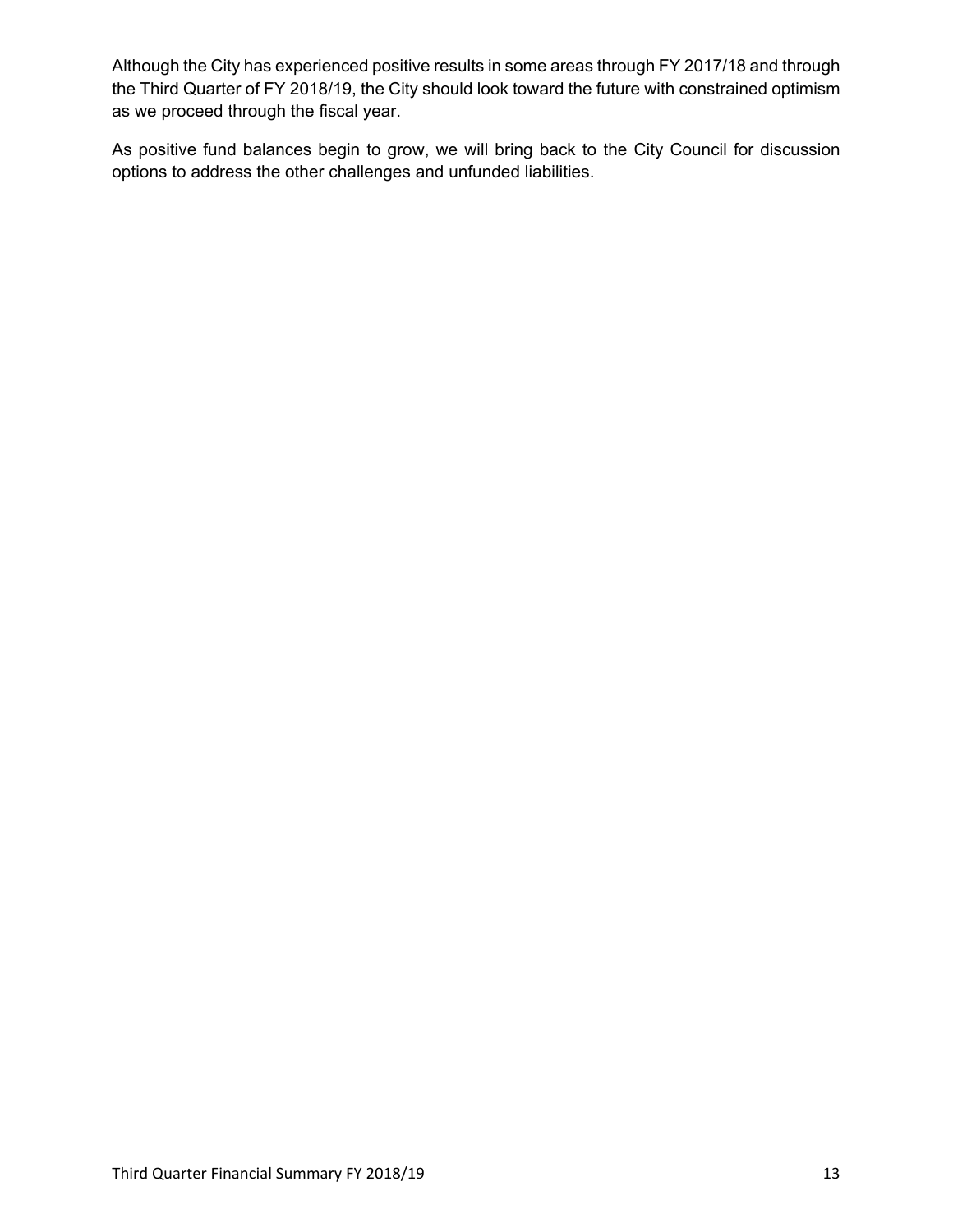#### RESOLUTION NO. 2019-XX

#### A RESOLUTION OF THE CITY COUNCIL OF THE CITY OF MORENO VALLEY, CALIFORNIA, ADOPTING THE REVISED OPERATING AND CAPITAL BUDGETS FOR FISCAL YEAR 2018/19

WHEREAS, the City Council approved the Operating and Capital Budgets for the City for Fiscal Year 2018/19, a copy of which, as may have been amended by the City Council, is on file in the Office of the City Clerk and is available for public inspection; and

WHEREAS, the City Council approves amendments to the budgets throughout the fiscal year and such prior amendments are reflected within the current amended budget and further ratified as part of the adoption of the quarterly budget amendments; and

WHEREAS, the City Manager has heretofore submitted to the City Council proposed amendments to the Operating and Capital Budgets for the City for Fiscal Year 2018/19, a copy of which, as may have been amended by the City Council, is on file in the Office of the City Clerk and is available for public inspection; and

WHEREAS, the said proposed amendments to the Operating and Capital Budgets contain estimates of the services, activities and projects comprising the budget, and contains expenditure requirements and the resources available to the City; and

WHEREAS, the said proposed amendments to the Operating and Capital Budgets contain the estimates of uses of fund balance as required to stabilize the delivery of City services during periods of operational deficits; and

WHEREAS, the City Council has made such revisions to the proposed amended Operating and Capital Budgets as so desired; and

WHEREAS, the amended Operating and Capital Budgets, as herein approved, will enable the City Council to make adequate financial plans and will ensure that City officers can administer their respective functions in accordance with such plans.

NOW, THEREFORE, THE CITY COUNCIL OF THE CITY OF MORENO VALLEY, CALIFORNIA, DOES HEREBY RESOLVE AS FOLLOWS:

1. The proposed amendments to the Operating and Capital Budgets, as Exhibit A to this Resolution and as on file in the Office of the City Clerk, and as may have been amended by the City Council, are hereby approved and adopted as the annual Operating and Capital Budgets of the City of Moreno Valley for Fiscal Year 2018/19.

> 1 Resolution No. 2019-XX Date Adopted: June 4, 2019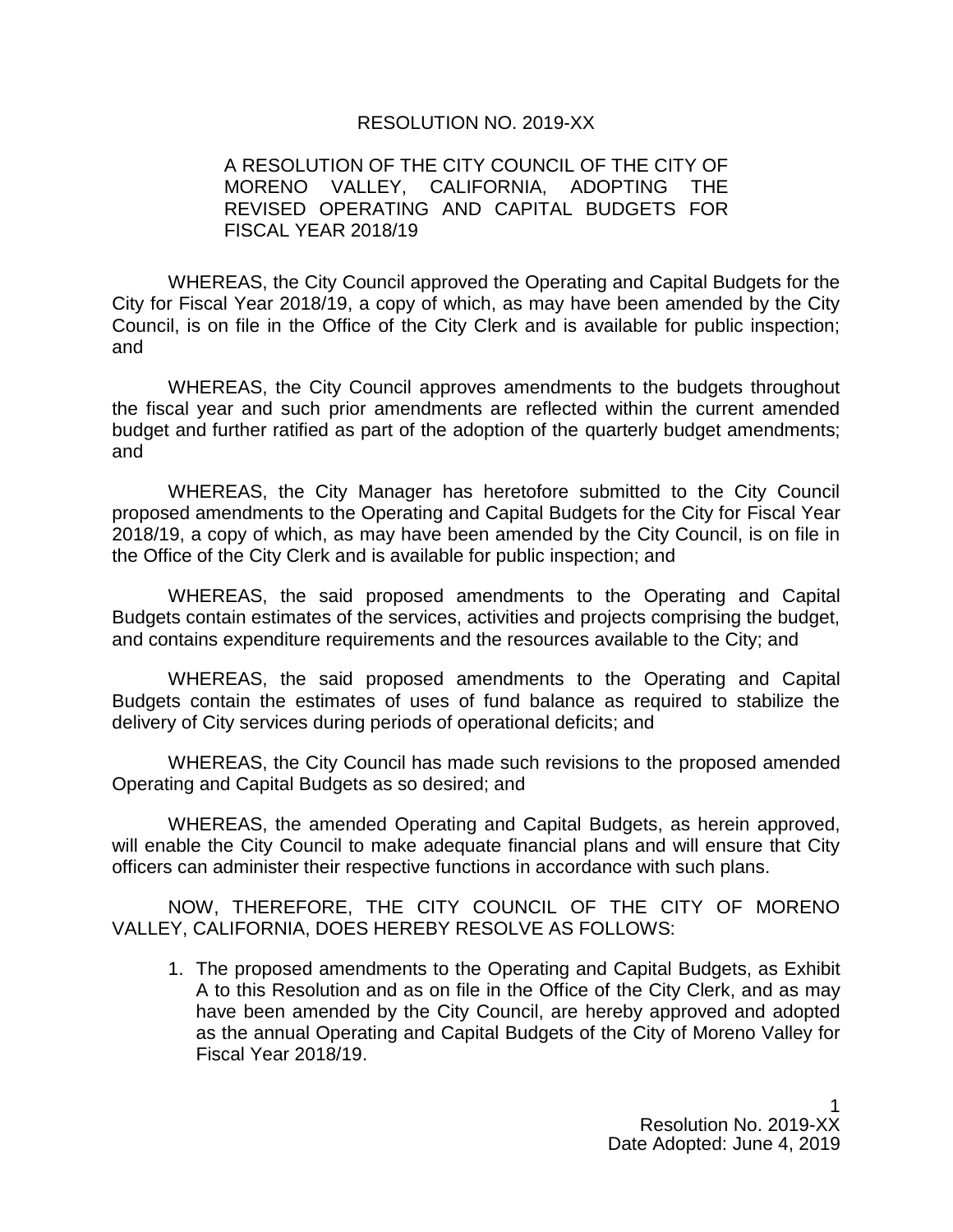- 2. The amounts of proposed expenditures, which include the uses of fund balance specified in the approved budget, are hereby appropriated for the various budget programs and units for said fiscal year.
- 3. Within fifteen (15) days after the adoption of this Resolution, the City Clerk shall certify to the adoption hereof and, as so certified, cause a copy to be posted in at least three (3) public places within the City.

BE IT FURTHER RESOLVED that this Resolution shall take effect immediately upon its adoption.

APPROVED AND ADOPTED this 4<sup>th</sup> day of June, 2019.

\_\_\_\_\_\_\_\_\_\_\_\_\_\_\_\_\_\_\_\_\_\_\_\_\_\_\_ Mayor of the City of Moreno Valley

ATTEST:

\_\_\_\_\_\_\_\_\_\_\_\_\_\_\_\_\_\_\_\_\_\_\_\_\_\_\_\_ City Clerk

APPROVED AS TO FORM:

\_\_\_\_\_\_\_\_\_\_\_\_\_\_\_\_\_\_\_\_\_\_\_\_\_\_\_\_ City Attorney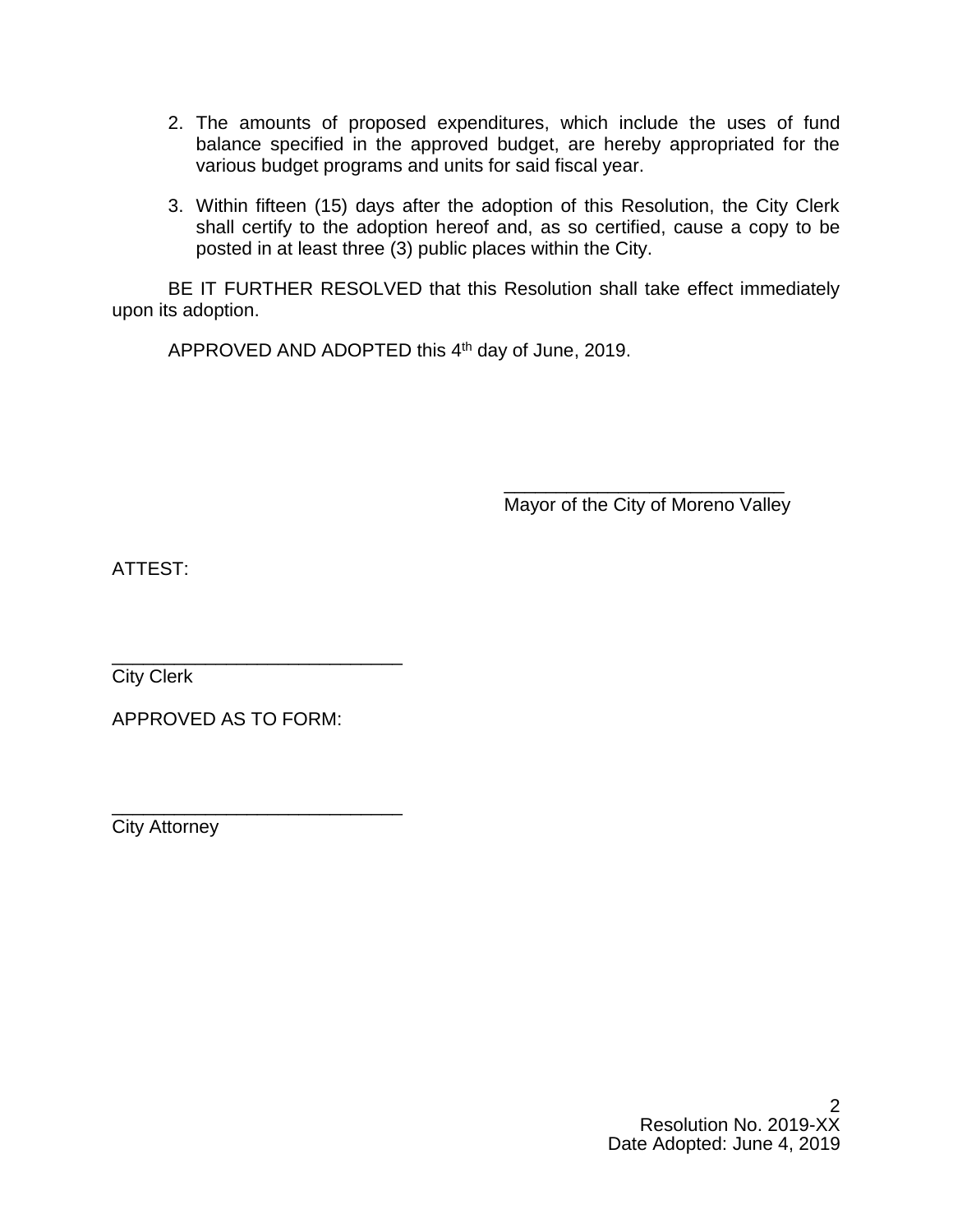## **RESOLUTION JURAT**

STATE OF CALIFORNIA (1) COUNTY OF RIVERSIDE ) ss. CITY OF MORENO VALLEY )

I, Pat Jacquez-Nares, City Clerk of the City of Moreno Valley, California, do hereby certify that Resolution No. 2019-XX was duly and regularly adopted by the City Council of the City of Moreno Valley at a regular meeting thereof held on the 4th day of June, 2019 by the following vote:

AYES:

NOES:

ABSENT:

ABSTAIN:

(Council Members, Mayor Pro Tem and Mayor)

CITY CLERK

(SEAL)

\_\_\_\_\_\_\_\_\_\_\_\_\_\_\_\_\_\_\_\_\_\_\_\_\_\_\_\_\_\_\_\_\_\_\_

3 Resolution No. 2019-XX Date Adopted: June 4, 2019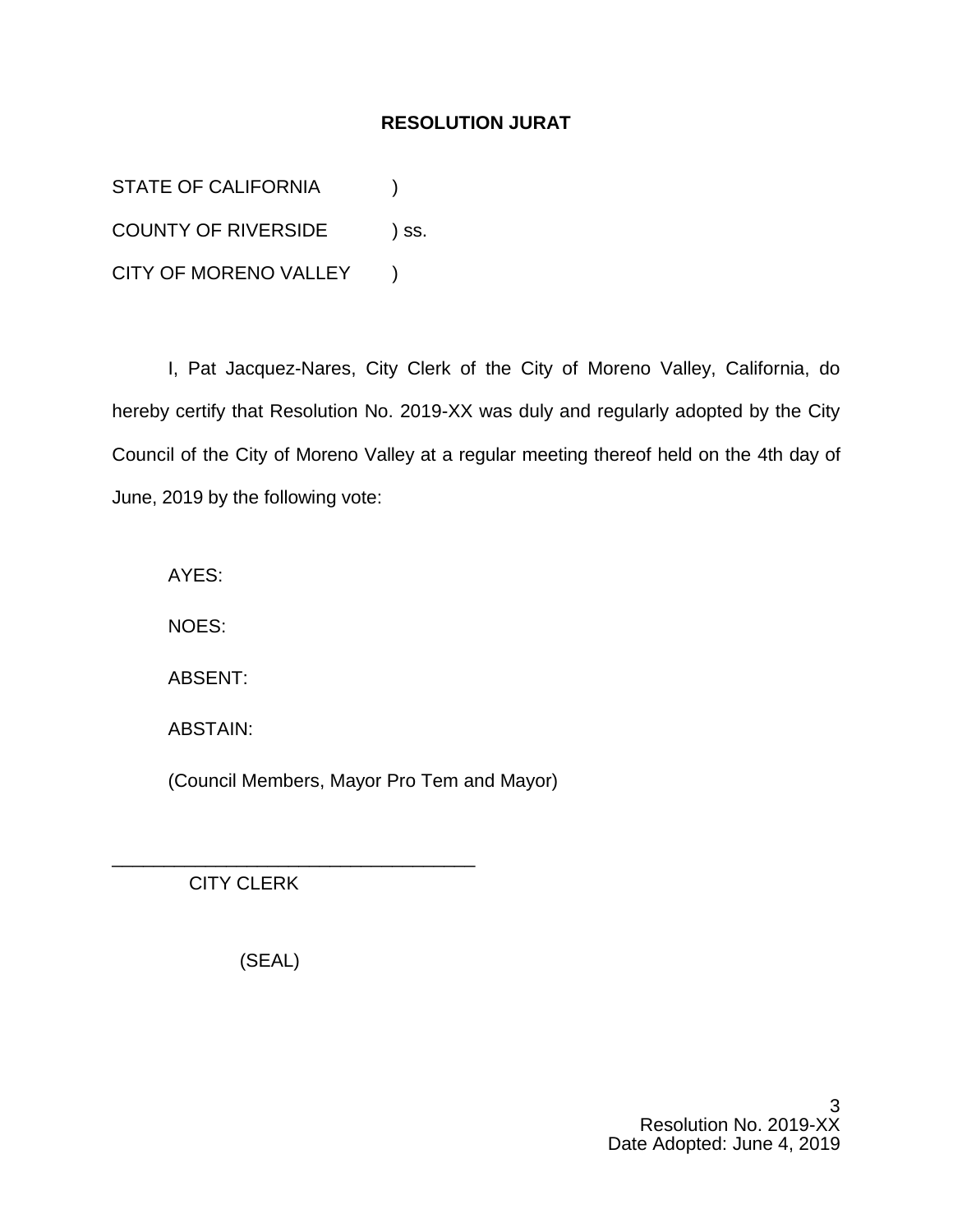#### RESOLUTION NO. CSD 2019-XX

A RESOLUTION OF THE MORENO VALLEY COMMUNITY SERVICES DISTRICT OF THE CITY OF MORENO VALLEY, CALIFORNIA, ADOPTING THE REVISED OPERATING AND CAPITAL BUDGETS FOR FISCAL YEAR 2018/19

WHEREAS, the CSD Board approved the Operating and Capital Budgets for the City for Fiscal Year 2018/19, a copy of which, as may have been amended by the CSD Board, is on file in the Office of the City Clerk and is available for public inspection; and

WHEREAS, the CSD Board approves amendments to the budgets throughout the fiscal year and such prior amendments are reflected within the current amended budget and further ratified as part of the adoption of the quarterly budget amendments; and

WHEREAS, the City Manager has heretofore submitted to the President and Board Members of the Moreno Valley Community Services District proposed amendments to the Operating and Capital Budgets for the District for Fiscal Year 2018/19, a copy of which, as may have been amended by the District's Board of Directors, is on file in the Office of the City Clerk and is available for public inspection; and

WHEREAS, the said proposed amendments to the Operating and Capital Budgets contain estimates of the services, activities and projects comprising the budget, and contain expenditure requirements and the resources available to the Community Services District; and

WHEREAS, the said proposed amendments to the Operating and Capital Budgets contain the estimates of uses of fund balance as required to stabilize the delivery of CSD services during periods of operational deficits; and

WHEREAS, the President and Board of Directors have made such revisions to the proposed amended Operating and Capital Budgets as so desired; and

WHEREAS, the amended Operating and Capital Budgets, as herein approved, will enable the Community Services District to make adequate financial plans and will ensure that District officers can administer their respective functions in accordance with such plans.

NOW, THEREFORE, THE MORENO VALLEY COMMUNITY SERVICES DISTRICT OF THE CITY OF MORENO VALLEY, CALIFORNIA, DOES HEREBY RESOLVE AS FOLLOWS:

1. The proposed amendments to the Operating and Capital Budgets, as Exhibit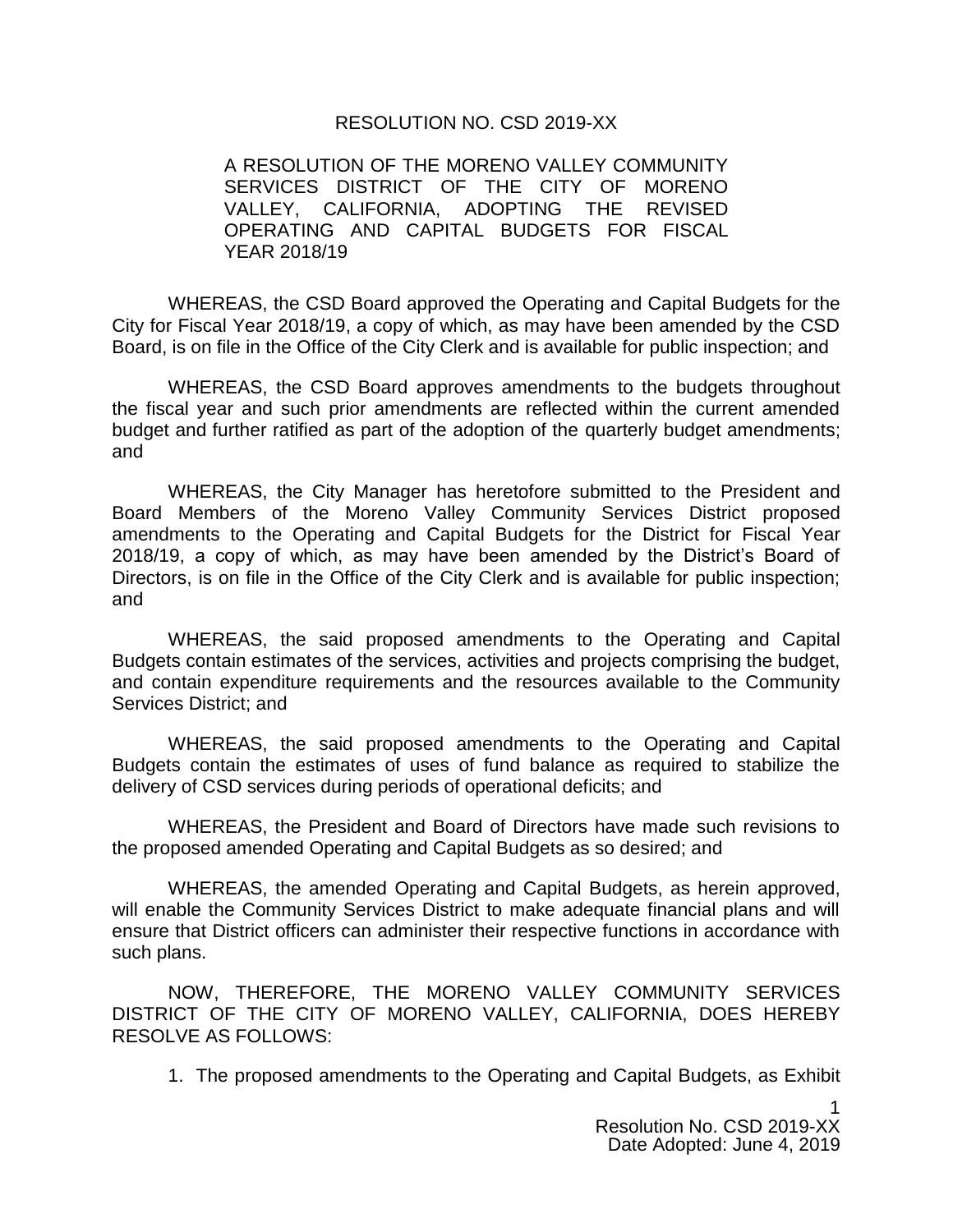A to this Resolution and as on file in the Office of the City Clerk, and as may have been amended by the Community Services District's Board of Directors, is hereby approved and adopted as the annual Operating and Capital Budgets of the Moreno Valley Community Services District for the Fiscal Year 2018/19.

- 2. The amounts of proposed expenditures, which include the uses of fund balance specified in the approved budget, are hereby appropriated for the various budget programs and units for said fiscal year.
- 3. Within fifteen (15) days after the adoption of this Resolution, the City Clerk shall certify to the adoption hereof and, as so certified, cause a copy to be posted in at least three (3) public places within the City.

BE IT FURTHER RESOLVED that this Resolution shall take effect immediately upon its adoption.

APPROVED AND ADOPTED this 4th day of June, 2019.

\_\_\_\_\_\_\_\_\_\_\_\_\_\_\_\_\_\_\_\_\_\_\_\_\_\_\_\_\_\_ Mayor of the City of Moreno Valley, Acting in the capacity of President of the Moreno Valley Community Services District

ATTEST:

\_\_\_\_\_\_\_\_\_\_\_\_\_\_\_\_\_\_\_\_\_\_\_\_\_\_\_\_\_\_\_\_ City Clerk, acting in the capacity of Secretary of the Moreno Valley Community Services District

APPROVED AS TO FORM:

City Attorney, acting in the capacity of General Counsel of the Moreno Valley Community Services District

\_\_\_\_\_\_\_\_\_\_\_\_\_\_\_\_\_\_\_\_\_\_\_\_\_\_\_\_\_\_\_

# **RESOLUTION JURAT**

STATE OF CALIFORNIA (1)

COUNTY OF RIVERSIDE ) ss.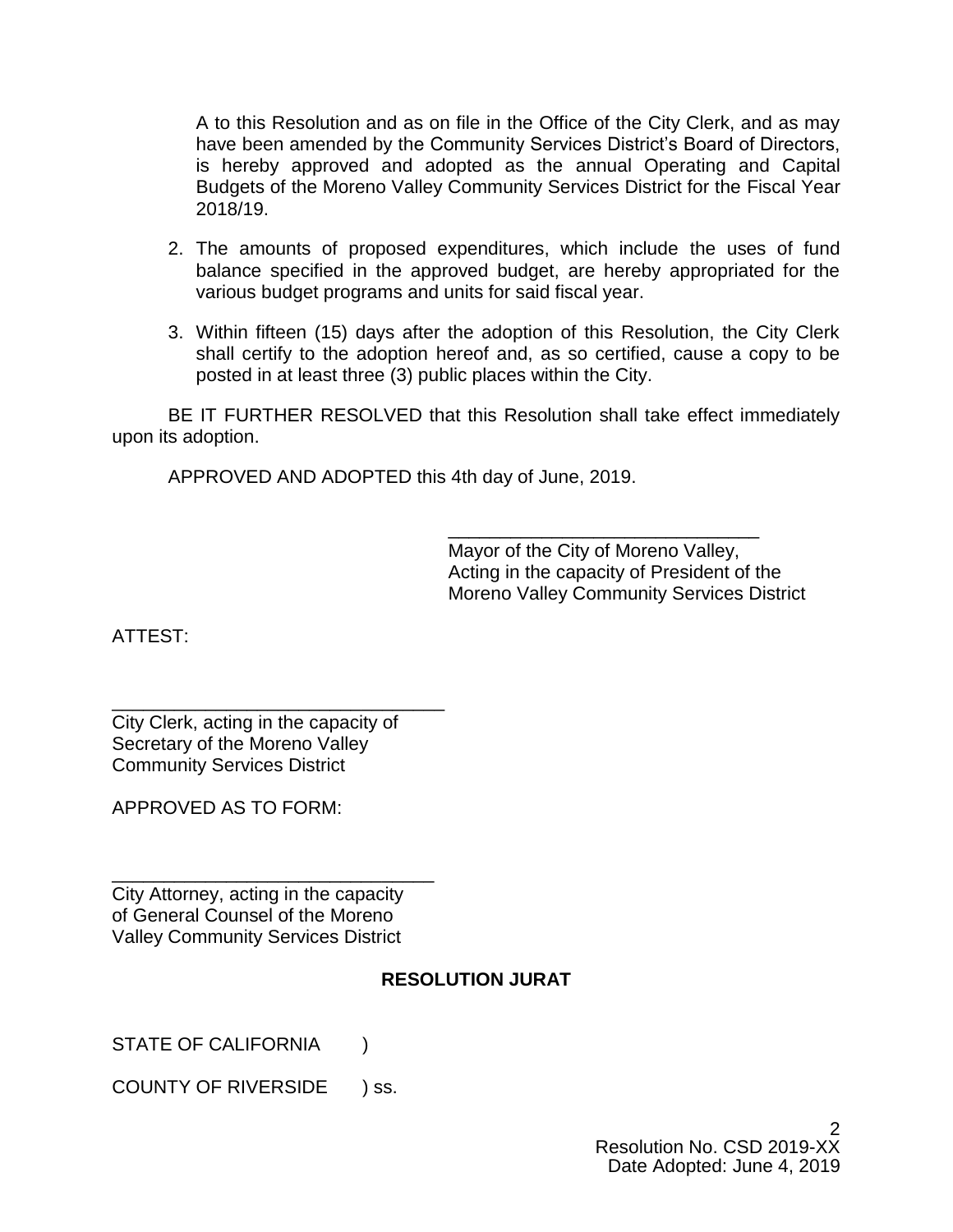## CITY OF MORENO VALLEY )

I, Pat Jacquez-Nares, Secretary of the Moreno Valley Community Services District, Moreno Valley, California do hereby certify that Resolution No. CSD 2019-XX was duly and regularly adopted by the Board of Directors of the Moreno Valley Community Services District at a regular meeting held on the  $4<sup>th</sup>$  day of June, 2019 by the following vote:

AYES:

NOES:

ABSENT:

ABSTAIN:

(Board members, Vice-President and President)

\_\_\_\_\_\_\_\_\_\_\_\_\_\_\_\_\_\_\_\_\_\_\_\_\_\_\_\_\_\_\_\_\_ **SECRETARY** 

(SEAL)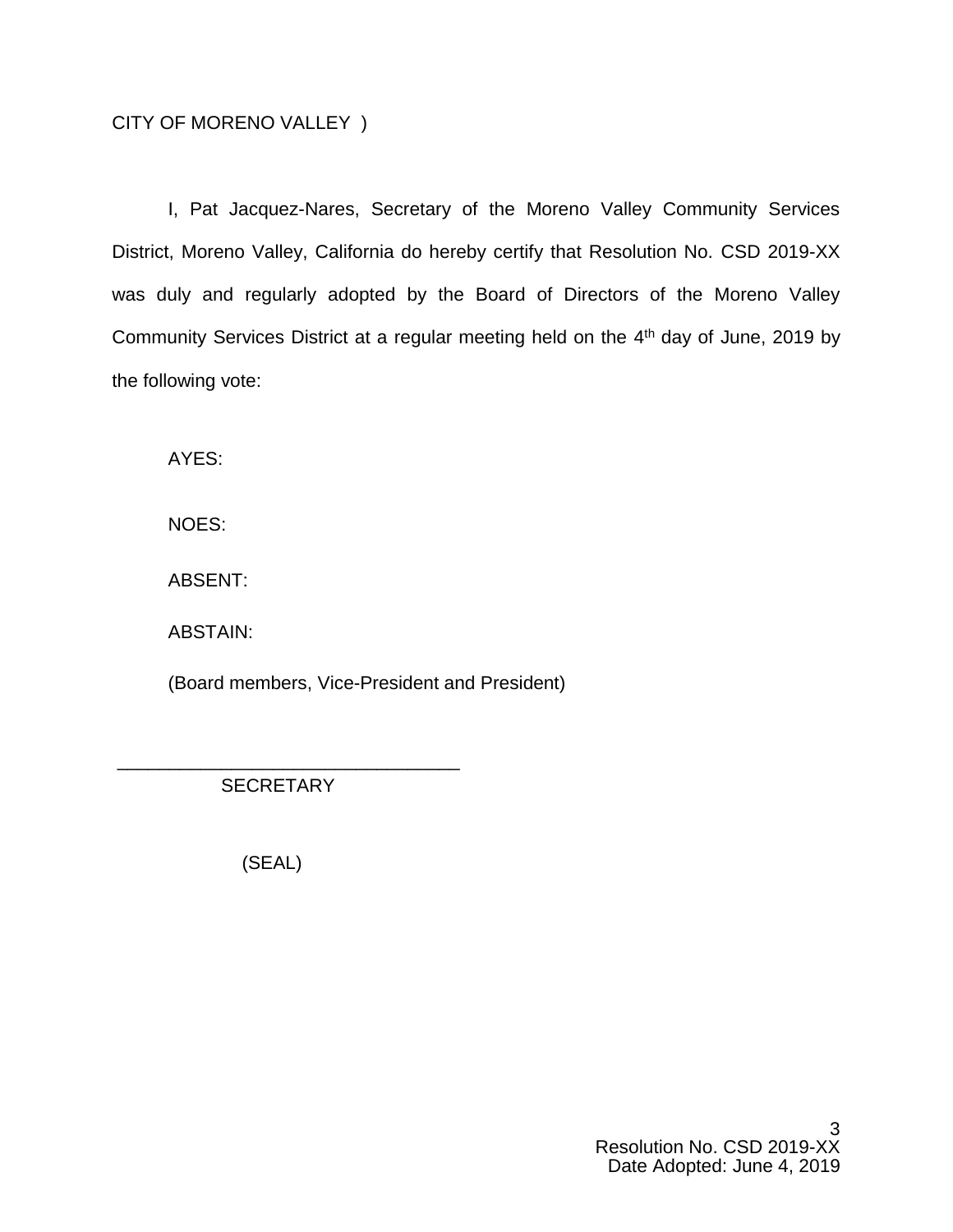#### **CITY OF MORENO VALLEY GENERAL FUNDFY 2018/19 Proposed Amendments**

|                                 |                            |                                           | <b>General Ledger Account</b> |                       | Fiscal Year 2018/19      | Proposed              |                                          |                                                                                        |
|---------------------------------|----------------------------|-------------------------------------------|-------------------------------|-----------------------|--------------------------|-----------------------|------------------------------------------|----------------------------------------------------------------------------------------|
| <b>Fund</b><br>Department       | <b>Account Description</b> | Project                                   |                               | <b>Amended Budget</b> | Amendment                | <b>Revised Budget</b> | <b>Description - Proposed Adjustment</b> |                                                                                        |
| <b>Community Development</b>    | 1010                       | Abandoned Vehicle Abatement               | 1010-20-26-20110-480140       |                       | 338,000                  | (324, 940)            |                                          | 13,060 Adjustment is needed for projected revenues/reimbursements.                     |
| Community Development           | 1010                       | <b>Special Inspection Fees</b>            | 1010-20-26-20110-520000       |                       | 177.430                  | (82, 430)             |                                          | 95,000 Adjustment is needed for projected revenues/reimbursements.                     |
| Community Development           |                            | 1010 Building Permits                     | 1010-20-28-20310-425000       |                       | 1,885,000                | 315,000               |                                          | 2,200,000 Adjustment due to expected increase in Building activity.                    |
| Financial & Management Services | 1010                       | Transfers in - from DIF - Administration  | 1010-99-99-91010-802914       |                       | 10,000                   | 50,000                |                                          | 60,000 Budgeting for expected consulting work, offset with a DIF transfer.             |
| Financial & Management Services | 1010                       | Property Tax - Teeter/Del Tax             | 1010-99-99-91010-401050       |                       | 161,000                  | (56,000)              |                                          | 105,000 Aligning with revenue projections.                                             |
| Financial & Management Services |                            | 1010 Property Tax in Lieu-VLF             | 1010-99-99-91010-401060       |                       | 19,920,000               | (320,000)             |                                          | 19,600,000 Aligning with revenue projections.                                          |
| Financial & Management Services | 1010                       | Interest Income - Investments             | 1010-99-99-91010-460010       |                       | 2,000,000                | 900,000               |                                          | 2,900,000 Aligning with revenue projections.                                           |
| Financial & Management Services | 1010                       | <b>Investment Gains/Losses</b>            | 1010-99-99-91010-464000       |                       | 200,000                  | (200.000)             |                                          | Aligning with revenue projections.                                                     |
| Financial & Management Services |                            | 1010 Franchise In Lieu Fees               | 1010-99-99-91010-500020       |                       | 310,000                  | 260,000               |                                          | 570,000 Aligning with revenue projections.                                             |
| Financial & Management Services |                            | 1010 False Alarm Fees                     | 1010-30-37-25210-500100       |                       | 70,000                   | (20,000)              |                                          | 50,000 Aligning with revenue projections.                                              |
| Financial & Management Services |                            | 1010 Lease Payments - Sub-Agents          | 1010-99-99-91010-463070       |                       | $\overline{\phantom{a}}$ | 25,000                |                                          | 25,000 City Hall parking lot solar lease.                                              |
| <b>REVENUE TOTAL</b>            |                            |                                           |                               |                       | 25,071,430 \$            | $546,630$ \$          | 25,618,060                               |                                                                                        |
|                                 |                            |                                           |                               |                       |                          |                       |                                          |                                                                                        |
| Financial & Management Services | 1010                       | Transfers to - GENERAL PLAN AMENDMENTS    | 1010-99-99-91010-902018       |                       | $\overline{\phantom{a}}$ | 200,000               |                                          | 200,000 Additional General Plan funding.                                               |
| Financial & Management Services |                            | Transfers to GENERAL LIABILITY INS FUND   | 1010-99-99-91010-907010       |                       | $\sim$                   | 525,000               |                                          | 525,000 Replenishment of fund balance                                                  |
| Financial & Management Services | 1010                       | Transfers to COMM DEV BLK GRANTS (CDBG)   | 1010-99-99-91010-902512       |                       | $\sim$                   | 800,000               |                                          | 800,000 Additional street funding.                                                     |
| Human Resources                 | 1010                       | Professional Sycs - Other                 | 1010-18-21-18020-620299       |                       | 75.977                   | 25,000                |                                          | 100,977 Allocating budget for consultant services.                                     |
| Police                          | 1010                       | Agency Svcs - Cnty                        | 1010-60-66-40110-620320       |                       | 25,543,581               | (1,606,923)           |                                          | 23,936,658 The Riverside County Sheriff's Contract rate came in lower than projected.  |
| Police                          | 1010                       | Agency Svcs - Cnty                        | 1010-60-67-40210-620320       |                       | 6,688,598                | (395, 514)            |                                          | 6,293,084 The Riverside County Sheriff's Contract rate came in lower than projected.   |
| Police                          |                            | Agency Svcs - Cnty                        | 1010-60-69-40410-620320       |                       | 6,410,633                | (498, 956)            |                                          | 5,911,677 The Riverside County Sheriff's Contract rate came in lower than projected.   |
| <b>Public Works</b>             | 1010                       | Transfers to LMD 2014-01                  | 1010-99-99-91010-905012       |                       | 500,000                  | $(151, 816)$ \$       |                                          | 348,184 Adjusting budget to align with needed transfers.                               |
| <b>Public Works</b>             |                            | Transfers to ZONE "C" ART LGHT FUND       | 1010-99-99-91010-905110       |                       | 325,000                  | (299, 150)            |                                          | 25,850 Adjusting budget to align with needed transfers.                                |
| <b>Public Works</b>             | 1010                       | <b>Reimbursed Indirect Costs</b>          | 1010-70-77-45210-680410       |                       | (85,000)                 | 85,000                |                                          | Aligning budget with expected reimbursements from grants or special revenues           |
| <b>Public Works</b>             |                            | Salaries-Reimbursable (In/Out)            | 1010-70-77-45210-611510       |                       | (991, 014)               | 174,869               |                                          | (816,145) Aligning budget with expected reimbursements from grants or special revenues |
| <b>Public Works</b>             |                            | Transfers to CAPITAL PROJECTS REIMBURSEMI | 1010-99-99-91010-903008       |                       | 1,100,000                | 700,000               |                                          | 1,800,000 Additional street funding.                                                   |
| <b>EXPENSES TOTAL</b>           |                            |                                           |                               |                       | $39,567,775$ \$          | $(442, 490)$ \$       | 39,125,285                               |                                                                                        |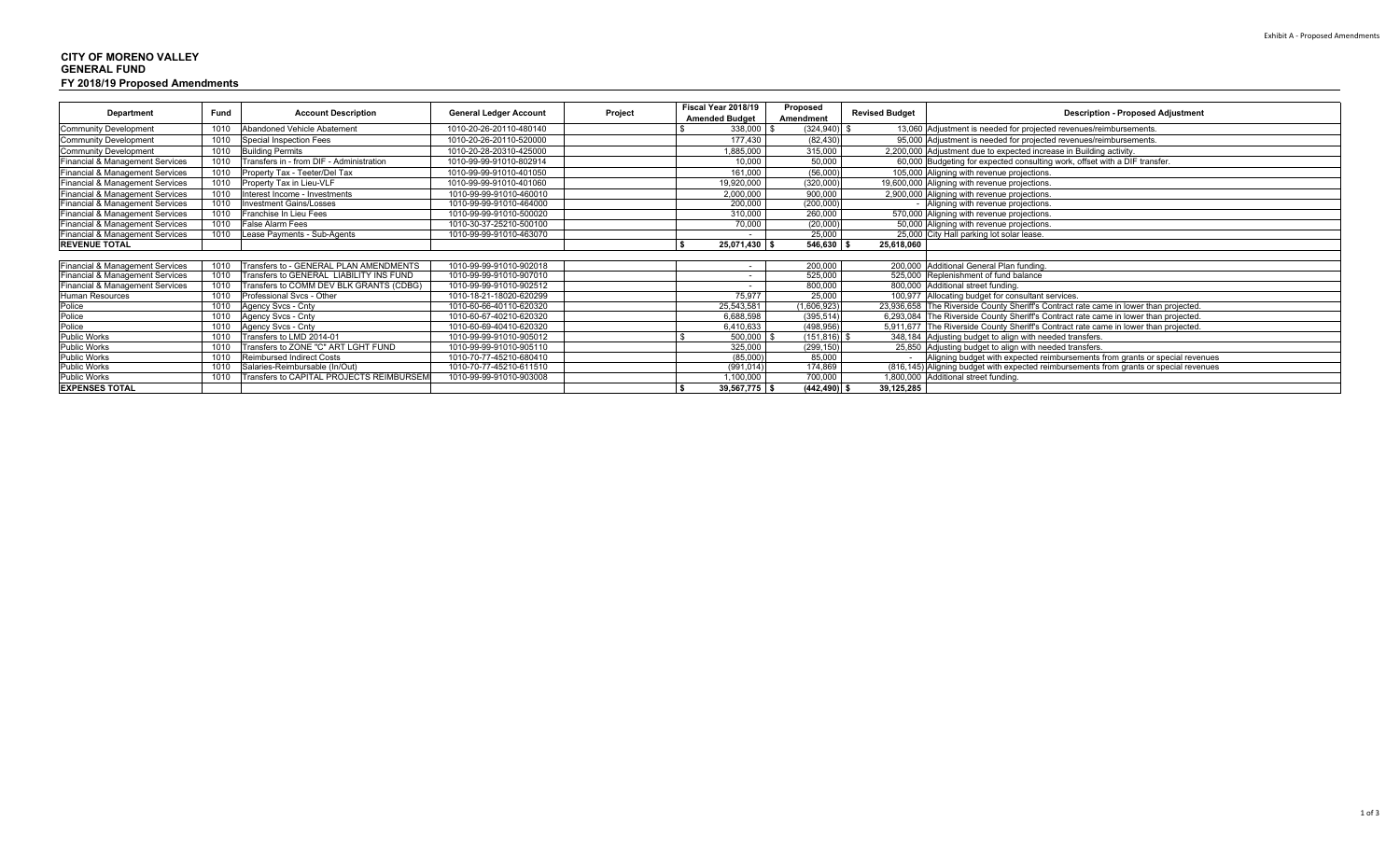#### Exhibit A ‐ Proposed Amendments

#### **CITY OF MORENO VALLEY NON - GENERAL FUNDFY 2018/19 Proposed Amendments**

| <b>Department</b>                          | Fund | <b>Account Description</b>                              | <b>General Ledger Account</b> | Project                | Fiscal Year 2018/19<br><b>Amended Budget</b> | Proposed<br>Amendment | <b>Revised Budget</b> | <b>Description - Proposed Adjustment</b>                                                    |
|--------------------------------------------|------|---------------------------------------------------------|-------------------------------|------------------------|----------------------------------------------|-----------------------|-----------------------|---------------------------------------------------------------------------------------------|
| <b>Financial &amp; Management Services</b> | 2018 | Transfers in - from GENERAL FUND                        | 2018-99-99-92018-801010       |                        |                                              | 200,000               |                       | 200.000 Additional General Plan funding                                                     |
| Financial & Management Services            | 7010 | Transfers in - from GENERAL FUND                        | 7010-99-99-97010-801010       |                        |                                              | 525,000               |                       | 525,000 Replenishment of fund balance                                                       |
| Financial & Management Services            | 2512 | Transfers in - from GENERAL FUND                        | 2512-99-99-92512-801010       |                        |                                              | 800.000               |                       | 800,000 Additional street funding                                                           |
| Parks & Community Services                 | 5011 | Transfers in - from EQUIP REPLACEMENT<br>(FURN & EQUIP) | 5011-99-99-95011-807510       |                        | 185,985 \$                                   | 7,955                 |                       | 193,940 Replacing volleyball net system in Conference and Recreation Center.                |
| <b>Public Works</b>                        | 5014 | <b>Reimbursement Agreement</b>                          | 5014-70-79-25721-500600       | SD LMD ZN 01-TG        | 2,500                                        | 1,500                 |                       | 4,000 Increasing budget to align with expected reimbursements                               |
| <b>Public Works</b>                        | 5014 | <b>Reimbursement Agreement</b>                          | 5014-70-79-25721-500600       | SD LMD ZN 07-CEL       | 2,500                                        | 4,000                 |                       | 6,500 Increasing budget to align with expected reimbursements                               |
| <b>Public Works</b>                        | 2006 | Other Fees                                              | 2006-70-79-25701-509000       |                        | 66.900                                       | 23.100                |                       | 90,000 Increasing budget to align with expected plan review fees.                           |
| <b>Public Works</b>                        | 5110 | <b>Advanced Energy Fees</b>                             | 5110-70-79-25703-501100       |                        | 10,000                                       | (10,000)              |                       | Decreasing budget to align with project expenditures                                        |
| <b>Public Works</b>                        | 5012 | Property Tax - Secured                                  | 5012-70-79-25703-401000       |                        | 80,300                                       | 27,400                |                       | 107,700 Property taxes are higher than projected.                                           |
| <b>Public Works</b>                        | 5012 | Property Tax - Unsecured                                | 5012-70-79-25703-401010       |                        | 4.100                                        | 1,660                 |                       | 5,760 Property taxes are higher than projected.                                             |
| <b>Public Works</b>                        | 5012 | Property Tax - Redevelopment Redistribution             | 5012-70-79-25703-401065       |                        | 3.100                                        | 6.700                 |                       | 9,800 Property taxes are higher than projected                                              |
| <b>Public Works</b>                        | 5110 | Property Tax - Unsecured                                | 5110-70-79-25703-401010       |                        | 5,500                                        | 1,100                 |                       | 6,600 Property taxes are higher than projected                                              |
| <b>Public Works</b>                        | 5110 | Property Tax - Redevelopment Redistribution             | 5110-70-79-25703-401065       |                        | 30,000                                       | 50,460                |                       | 80,460 Property taxes are higher than projected.                                            |
| <b>Public Works</b>                        | 2006 | Interest Income - Investments                           | 2006-70-79-25701-460010       |                        | 6,100                                        | 19,400                |                       | 25,500 Interest income is higher than projected.                                            |
| <b>Public Works</b>                        | 2050 | Interest Income - Investments                           | 2050-70-79-25722-460010       |                        | 700                                          | 3,900                 |                       | 4,600 Interest income is higher than projected.                                             |
| <b>Public Works</b>                        | 5013 | Interest Income - Investments                           | 5013-70-79-25705-460010       |                        | 25,200                                       | 18,800                |                       | 44,000 Interest income is higher than projected.                                            |
| <b>Public Works</b>                        | 5014 | Interest Income - Investments                           | 5014-70-79-25721-460010       | SD LMD ZN 01-TG        | 44,900                                       | 3,637                 |                       | 48.537 Interest income is higher than projected.                                            |
| <b>Public Works</b>                        | 5014 | Interest Income - Investments                           | 5014-70-79-25721-460010       | SD LMD ZN 01A-RP       | 44,900                                       | 768                   |                       | 45,668 Interest income is higher than projected.                                            |
| <b>Public Works</b>                        | 5014 | Interest Income - Investments                           | 5014-70-79-25721-460010       | SD LMD ZN 02-HS        | 44,900                                       | 6,895                 |                       | 51,795 Interest income is higher than projected.                                            |
| <b>Public Works</b>                        | 5014 | nterest Income - Investments                            | 5014-70-79-25721-460010       | SD LMD ZN 03-MVRW      | 44,900                                       | 7,319                 |                       | 52,219 Interest income is higher than projected.                                            |
| <b>Public Works</b>                        | 5014 | Interest Income - Investments                           | 5014-70-79-25721-460010       | SD LMD ZN 03A-LPP      | 44,900                                       | 574                   |                       | 45.474 Interest income is higher than projected.                                            |
| <b>Public Works</b>                        | 5014 | Interest Income - Investments                           | 5014-70-79-25721-460010       | SD LMD ZN 05-SR        | 44,900                                       | 2,519                 |                       | 47.419 Interest income is higher than projected.                                            |
| <b>Public Works</b>                        | 5014 | Interest Income - Investments                           | 5014-70-79-25721-460010       | SD LMD ZN 06-MF        | 44,900                                       | 2,464                 |                       | 47,364 Interest income is higher than projected.                                            |
| <b>Public Works</b>                        | 5014 | Interest Income - Investments                           | 5014-70-79-25721-460010       | SD LMD ZN 07-CEL       | 44,900                                       | 4,542                 |                       | 49,442 Interest income is higher than projected.                                            |
| <b>Public Works</b>                        | 5014 | Interest Income - Investments                           | 5014-70-79-25721-460010       | SD LMD ZN 08-SM        | 44,900                                       | 1,378                 |                       | 46,278 Interest income is higher than projected.                                            |
| <b>Public Works</b>                        | 5014 | Interest Income - Investments                           | 5014-70-79-25721-460010       | SD LMD ZN 09-SV        | 44,900                                       | 624                   |                       | 45.524 Interest income is higher than projected.                                            |
| <b>Public Works</b>                        | 5111 | Interest Income - Investments                           | 5111-70-79-25704-460010       |                        | 11,900                                       | 20,100                |                       | 32,000 Interest income is higher than projected.                                            |
| <b>Public Works</b>                        | 5112 | Interest Income - Investments                           | 5112-70-79-25719-460010       |                        | 4.600                                        | 6,400                 |                       | 11,000 Interest income is higher than projected.                                            |
| <b>Public Works</b>                        | 5114 | Interest Income - Investments                           | 5114-70-79-25720-460010       |                        | 1.000                                        | 590                   |                       | 1.590 Interest income is higher than projected.                                             |
| <b>Public Works</b>                        | 5012 | Transfers in - from GENERAL FUND                        | 5012-99-99-95012-801010       |                        | 500.000                                      | (151.816)             |                       | 348,184 Adjusting budget to align with needed transfers                                     |
| <b>Public Works</b>                        | 5110 | Transfers in - from GENERAL FUND                        | 5110-99-99-95110-801010       |                        | 325,000                                      | (299, 150)            |                       | 25,850 Adjusting budget to align with needed transfers                                      |
| <b>Public Works</b>                        | 3002 | Reimbursement Agreement                                 | 3002-99-99-93002-500600       | 804 0007 70 77-3002-98 | 5.328.399                                    | (1,081,500)           |                       | 4,246,899 Updating project budget due to a delay in Riverside County Flood Control funding. |
| <b>Public Works</b>                        | 3002 | <b>Reimbursement Agreement</b>                          | 3002-99-99-93002-500600       | 804 0015-3002-98       | 5.328.399                                    | (1,568,000)           |                       | 3,760,399 Updating project budget due to a delay in Riverside County Flood Control funding. |
| <b>Public Works</b>                        | 3002 | Reimbursement Agreement                                 | 3002-99-99-93002-500600       | 801 0011 70 77-3002-98 | 5.328.399                                    | (2.203.899            |                       | 3,124,500 Updating project budget due to a delay in Riverside County Flood Control funding. |
| <b>Public Works</b>                        | 3008 | Transfers in - from GENERAL FUND                        | 3008-99-99-93008-801010       |                        | 1.100.000                                    | 700,000               |                       | 1.800.000 Additional street funding.                                                        |
| <b>Public Works</b>                        | 2000 | State Gas Tax 2107                                      | 2000-99-99-92000-408000       |                        | 1.526.167                                    | (19.973)              |                       | 1,506,194 Revised budgets based on projected revenue.                                       |
| <b>Public Works</b>                        | 2000 | State Gas Tax 2106                                      | 2000-99-99-92000-408020       |                        | 722.221                                      | (5, 556)              |                       | 716,665 Revised budgets based on projected revenue.                                         |
| <b>Public Works</b>                        | 2000 | State Gas Tax 2105                                      | 2000-99-99-92000-408030       |                        | 1.162.033                                    | (8.817)               |                       | 1.153.216 Revised budgets based on projected revenue.                                       |
| <b>Public Works</b>                        | 2000 | State Gas Tax 2103                                      | 2000-99-99-92000-408040       |                        | 736,511                                      | 25,051                |                       | 761,562 Revised budgets based on projected revenue.                                         |
| <b>Public Works</b>                        | 2000 | State Gas Tax - RMRA                                    | 2000-99-99-92000-408060       |                        | 3.292.736                                    | (8.558)               |                       | 3,284,178 Revised budgets based on projected revenue.                                       |
|                                            |      |                                                         |                               |                        |                                              |                       |                       |                                                                                             |
| <b>REVENUE TOTAL</b>                       |      |                                                         |                               |                        | 26,239,250 \$<br>l s                         | $(2,883,433)$ \$      | 23,355,817            |                                                                                             |